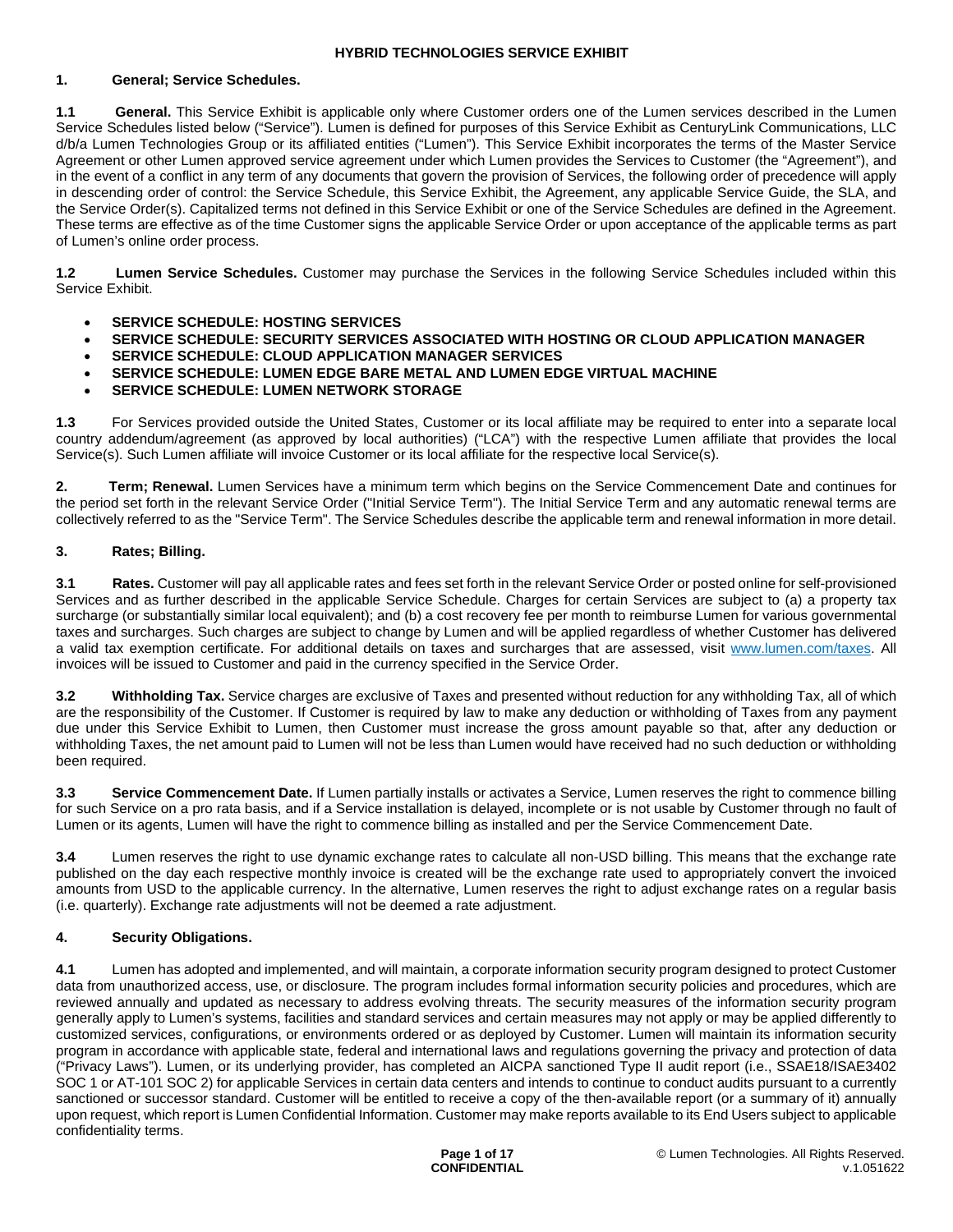**4.2** Lumen will not disclose, modify, or access Customer Data, except: (a) as authorized by Customer in connection with the operation of the Services, including requests for support, incident resolution, or to access or use certain tools, features, or functionalities of particular Services; (b) as necessary to provide the Services to Customer, including complying with reasonably and lawful instructions communicated to Lumen, to prevent or address technical problems, or to otherwise comply with the Agreement; or (c) as necessary to comply with subpoenas, court orders or Privacy Laws. To the extent Lumen accesses or handles Customer information, including personally identifiable information, it will do so only as necessary to provide the Services, perform under the Agreement and to comply with applicable law and Privacy Laws, including: (a) configuration, technical, operational and usage data relating to the performance and use of the Services; (b) business contact and similar information necessary for administering the business relationship and Agreement between the parties; and (c) account information required to manage the Services, provide notices, and handle Service invoicing and remittance. Lumen may disclose such information to its affiliates, vendor and subcontractors only as may be required to provide the Services and/or to comply with its contractual obligations, subject to privacy and confidentiality protections no less protective than those in the Agreement or Service Attachments. Lumen may also transfer such information between its operating jurisdictions, including to the United States, solely for the purposes described in this Section.

**4.3** Customer understands and acknowledges the Services are not designed to any specific security requirements and are not suitable for regulated content, including for the transmittal, storage or maintenance of protected health information consistent with the Health Insurance Portability and Accountability Act (HIPAA), as amended or any other personal or sensitive information. Customer warrants and represents that it will not use the Services to maintain, transmit or store protected health information. Customer will defend Lumen and its affiliates from any claim, demand or action arising in connection with a breach of the foregoing warranty. Customer will also pay any costs of settlement or any damages finally awarded by a court of competent jurisdiction against Lumen and payable to such third party as a result of such claim.

**4.4** Customer agrees that it has adopted and implemented, and will maintain, a corporate information security program designed to protect its Customer Data from unauthorized access, use, or disclosure. Customer is solely responsible for properly selecting, configuring and using the Services, and taking its own steps to maintain appropriate security, protection and backup of applicable content, information or Customer Data, including encrypting Customer Data or other applicable content. Customer acknowledges that the Customer environment may be configured with varying degrees of security and further acknowledges that it and not Lumen will be responsible for whether the Services and Customer environment are configured in a secure manner. and no security requirements or obligations of Lumen related to any other Lumen Service, including FedRAMP, NIST, FISMA, or other security platforms will apply.

**4.5** Customer is responsible for: (a) ensuring that it has provided all requisite notices, obtained all requisite consents and otherwise secured any necessary rights for any Customer Data and other Customer information; (b) determining the legal suitability of the Services in light of the type of Customer Data involved; and (c) its and its End Users use of the Services in compliance with applicable law, including Privacy Laws.

# **5. Equipment.**

**5.1 Customer Provided Equipment.** Customer is responsible for selecting, supplying, installing and maintaining Customer equipment used to access the Services or used in connection with the Services, including any systems, or hardware. Customer: (a) will ensure all equipment, hardware and systems are up to date and supportable; and (b) understands that if any Customer Equipment impairs its use of the Service, Customer will remain liable for applicable charges and any otherwise applicable Service Level will not apply.

**5.2 Lumen Equipment.** If Lumen Equipment is installed on a Customer premise or third-party location contracted by Customer:

**5.2.1** Lumen or in certain jurisdictions, a Lumen supplier will hold title to the Lumen Equipment. Customer will keep all Lumen Equipment free of liens and will not allow any liens, encumbrances, or claims to be levied against the Lumen Equipment. Neither Customer nor its representatives will attempt in any way to circumvent or otherwise interfere with any security precautions or measures of Lumen relating to the Lumen Equipment.

**5.2.2** Customer will retain the risk of loss for, loss of (including, without limitation, loss of use), or damage to, Lumen Equipment, Customer will inform Lumen as quickly as possible and in not less than 24 hours following damage to Lumen Equipment, including during pre-installation storage and will, within 30 days of invoice, reimburse Lumen for (i) replacement value of Lumen Equipment as new at then current prices if the equipment is not capable of repair (as determined by Lumen), or (ii) the repair cost.

**5.2.3** Customer will not: (i) change, remove or obscure any labels, plates or insignia, lettering or other markings placed on the Lumen Equipment; (ii) repair, replace or make physical modifications to Lumen Equipment without written authorization from Lumen or Lumen's supplier; or (iii) alter, disconnect, tamper with, restrict access to, or move the Lumen Equipment from the designated address unless otherwise approved in writing by Lumen.

**5.2.4** Customer will: (i) have and maintain all rights, authorizations and consents necessary to enable Lumen to operate and maintain the Lumen Equipment; (ii) at its expense, provide suitable space and proper environmental conditions as recommended by Lumen, including power supply, rack space, HVAC, cabling, lighting necessary for the installation, operation or maintenance of the Lumen Equipment, including cabling for connectivity between Lumen Equipment and the Lumen network devices; (iii) will ensure that exterior surfaces are kept clean and in good condition; (iv) provide Lumen with reasonable access inspection and maintenance; (v) assure Customer premises comply with safety and health standards consistent with industry standards; (v) maintain adequate security policies

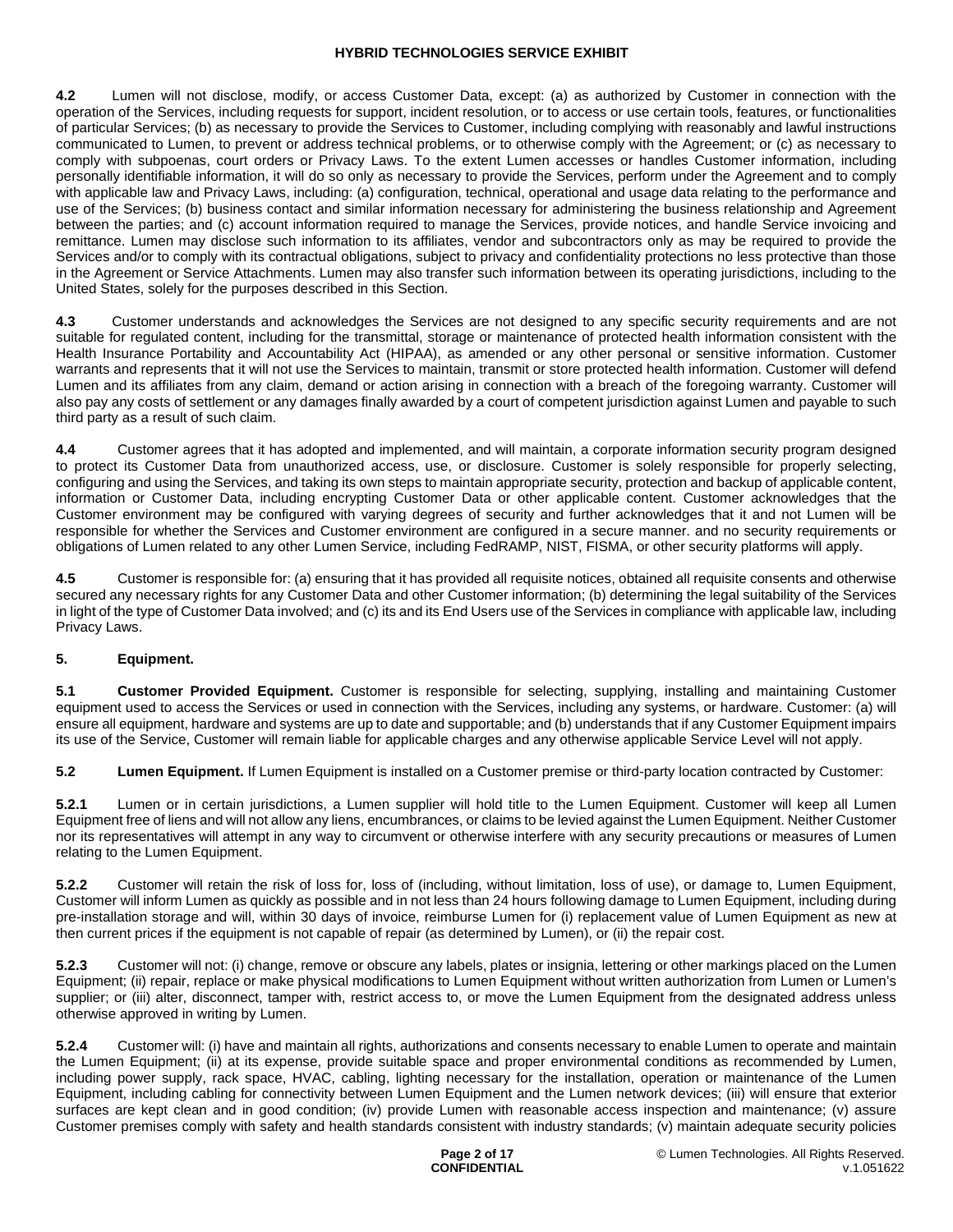and procedures for the Lumen Equipment, network or applications which interface with the Lumen Equipment; (vi) timely provide Lumen and its suppliers with any needed Customer completed import/export documentation and undertakings (including but not limited to acting as the importer of record if requested by Lumen or its suppliers); and (vii) upon any expiration or termination of the applicable Service, Customer will, at the option of Lumen, return the Lumen Equipment at Customer's expense, or provide all necessary cooperation to allow Lumen to remove the Lumen Equipment from any Customer location(s).

**5.2.5 Upgrades.** Lumen may periodically upgrade the Lumen Equipment. If Lumen Equipment is located on a Customer premise, Customer must allow Lumen to make these changes within five business days of receipt of the request from Lumen, or Lumen's obligation to provide the applicable Service in accordance with this Service Exhibit will be suspended until Customer grants Lumen the access required to make changes. Lumen will use commercially reasonable efforts to notify Customer' technical point of contact prior to emergency changes.

**6. Cancellation; Termination; Default.** This Section 6 applies in lieu of any other cancellation and termination section, including any available rights of termination that may be in the Agreement.

**6.1 Suspension.** Lumen may suspend the affected Service immediately in the event Lumen has a good faith belief that suspension is reasonably necessary to mitigate damage or liability that may result from Customer's continued use of the Service. In the event Lumen exercises its right to suspend Customer's access to Services, during the period of suspension: (a) Lumen will not take any action to intentionally erase any Customer Data; and (b) applicable charges, including storage charges but not usage charges, if any, will continue to accrue.

**6.2 Cancellation.** Except for pay as you go or month to month services, if Customer terminates an ordered Service prior to its Service Commencement Date, Customer will pay a cancellation fee equal to one (1) month's projected MRC or usage, plus all out-ofpocket costs incurred by or imposed upon Lumen (e.g., ordered equipment, licenses, carrier termination charges).

**6.3 Termination.** Pay as you go Services are terminable at any time. Month to month Services are terminable upon thirty (30) days prior written notice. Unless otherwise provided in a Service Schedule and except for any Service subject to a revenue and term commit, if a Service with a term greater than one month is terminated either by Lumen as a result of Customer's default or by Customer for any reason other than Lumen's default and prior to the conclusion of the applicable Service Term, then Customer will be liable for: (a) Service charges accrued but unpaid as of the termination date; (b) any out-of-pocket costs incurred by or imposed upon Lumen (e.g., ordered equipment, licenses, carrier termination charges); and (c) an early termination charge equal to 50% of the then current MRC, NRC, and usage charges for the affected Services multiplied by the number of months remaining in the Service Term.

**6.4 Effect of Termination.** Customer's access to the applicable Services will end as of the effective date of expiration or termination of any Service and Lumen will not be responsible for assisting Customer with any transition to an alternative provider. Customer use of any on premise or virtual network appliance(s) and/or other Lumen provided software must immediately cease and all instances must be deleted as of the effective date of termination. Lumen is not responsible for any Customer Data stored or remaining on Lumen infrastructure as of the effective date of termination. Lumen's enforcement of this provision will survive the termination of the applicable Services.

**7. Scheduled Maintenance.** This section 7 applies in lieu of any other scheduled maintenance and local access provisions that may be included in the Agreement. Customer acknowledges that the Services may be subject to routine maintenance or repair and agrees to cooperate in a timely manner and provide reasonable access and assistance as necessary to allow such maintenance or repair. Scheduled maintenance windows are identified in the applicable Service Attachment or Website.

# **8. Liabilities; Disclaimer.**

**8.1 Direct Damages**. Except for the payment and indemnification obligations of Customer and subject to the Damages Limitations provision in the Agreement or similar waiver of consequential damages provision, the total aggregate liability of each party arising from or related to the claim will not exceed in the aggregate the total MRCs, NRCs, and usage charges paid or payable to Lumen for the affected Services under the applicable Service Schedule in the twelve (12) months immediately preceding the first event giving rise to the cause of action ("Damage Cap"). Notwithstanding the foregoing, any Security Services provided under the Service Schedule-Security Services will have a sub cap of six (6) months.

**8.2 Additional Disclaimer of Warranties.** LUMEN MAKES NO EXPRESS WARRANTIES, WRITTEN OR ORAL, AND DISCLAIMS ALL IMPLIED WARRANTIES PERMITTED UNDER APPLICABLE LAW. ALL OTHER WARRANTIES ARE SPECIFICALLY EXCLUDED, INCLUDING, BUT NOT LIMITED TO, THE IMPLIED WARRANTIES OF TITLE AND NON-INFRINGEMENT, THAT PERFORMANCE OF THE SERVICES WILL BE UNINTERRUPTED, ERROR-FREE OR SECURITY INCIDENT FREE, THAT ANY HARDWARE OR SOFTWARE WILL BE ERROR FREE OR COMPATIBLE WITH CUSTOMER SYSTEMS, THAT SERVICE WILL BE FREE FROM LOSS OR LIABILITY ARISING OUT OF HACKING OR SIMILAR MALICIOUS ACTIVITY, THAT ANY SERVICES PERFORMED COMPLY WITH OR SATISFY ANY APPLICABLE GOVERNMENTAL OR INDUSTRY DATA SECURITY OR THAT ANY CONTENT WILL BE SECURE OR NOT OTHERWISE LOST, CORRUPTED, ALTERED OR ACCESSED, INCLUDING TRANSMISSION BETWEEN LUMEN INFRASTRUCTURE AND/OR CUSTOMER'S OWN OR CONTRACTED INFRASTRUCTURE OR CUSTOMER ERRORS OR OMISSIONS IN SELF-PROVISIONING SERVICE. THE PREVIOUS DISCLAIMERS WILL NOT LIMIT CUSTOMER'S ABILITY TO SEEK ANY APPLICABLE SLA REMEDIES. Any obligation of Lumen to defend, indemnify or hold Customer harmless for any intellectual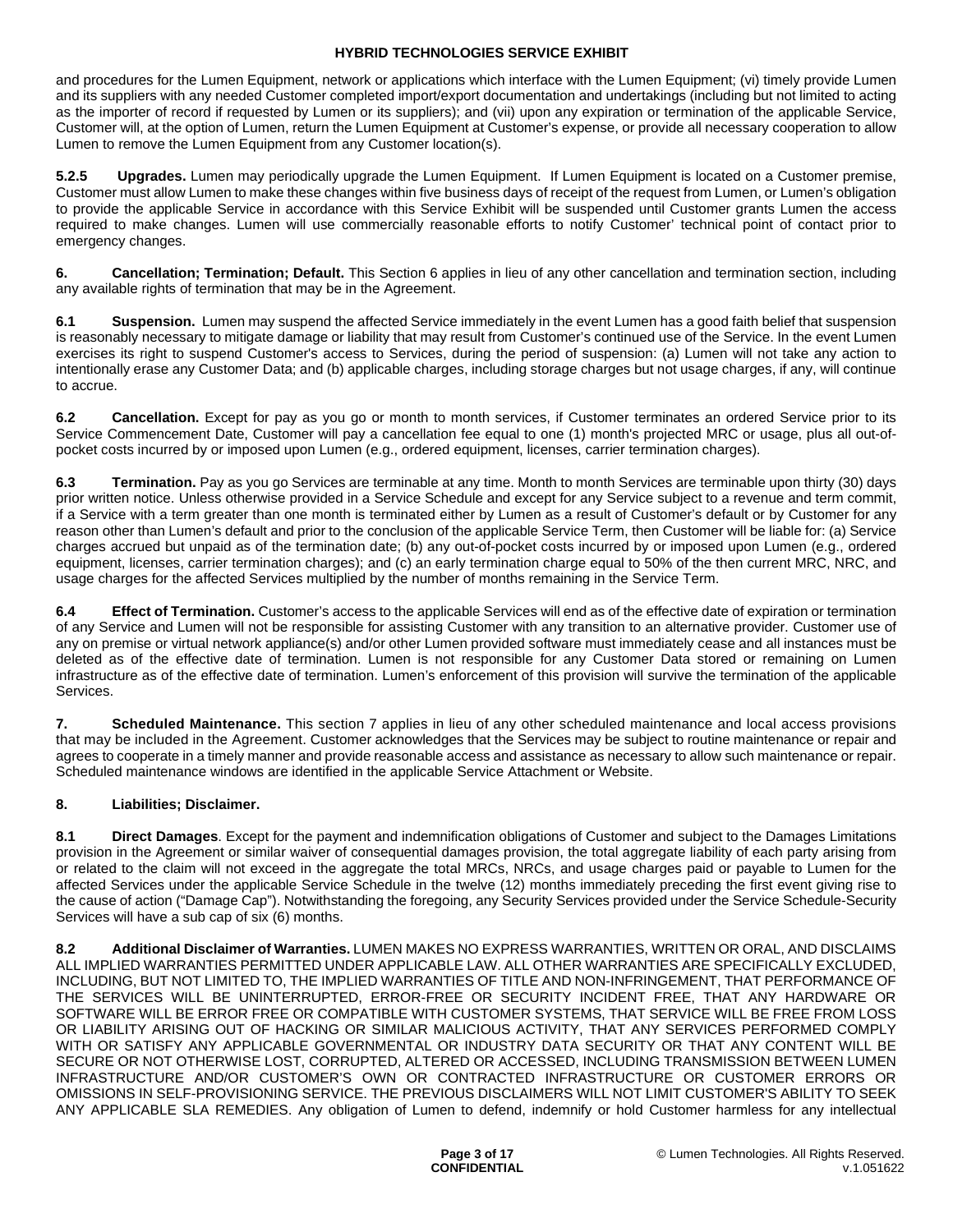property related claims as may be set forth in the Agreement are hereby disclaimed in their entirety by Customer with respect to the Services.

# **9. Notices.**

**9.1** Notwithstanding anything to the contrary in the Agreement, Customer acknowledges and agrees that Lumen may also contact Customer via e-mail at the e-mail address provided to Lumen when Customer ordered the Service, and such email may include instructions for use of a private website for posting of such notices, for any reason relating to the Service, including for purposes of providing Customer any notices required under the Agreement. Customer is responsible for maintaining an up to date email address in accordance with the Customer Responsibilities section below.

**9.2 Service Notice**. Unless otherwise provided in a Service Schedule, all Customer notices for disconnect and termination must be sent via email to Lumen at: **BusinessDisconnects@lumen.com** and must contain the account name, account number, identification of the Service(s), and Service address(es). Such disconnect and termination is effective thirty (30) days after Lumen's receipt of the notice. All Customer notices for Service non-renewal and other routine operational notices will be provided in writing to its Lumen sales representative. Failure to provide disconnect, termination and non-renewal notices in accordance with the terms of this Service Exhibit may result in continued charges, and Lumen will not credit charges for such noncompliance.

### **10. Intellectual Property; Software.**

**10.1 Intellectual Property.** Lumen intellectual property and proprietary rights include skills, know-how, modifications, software or other enhancements developed or acquired in the course of configuring, providing, or managing the Service. Each party agrees that it will not, directly or indirectly, reverse engineer, decompile, reproduce or otherwise attempt to derive source code, trade secrets, or other intellectual property from any information, material, or technology or equipment of the other party or its licensors. Nothing in this Service Exhibit or the performance of it conveys, or otherwise transfers any right, title, or interest in any intellectual property or other proprietary rights held by either party or its licensors.

**10.2** To the extent required by Lumen to provide certain Services, Customer grants to Lumen a non-exclusive, non-transferable, royalty-free license to use, process and execute Customer Technology, and to sublicense Customer Technology to Lumen subsidiaries and affiliates and any third parties providing all or part of the Service on behalf of Lumen.

### **10.3 Lumen Provided Software.**

**10.3.1** Lumen grants to Customer a limited, nonexclusive, non-transferable, non-sublicensable, revocable, worldwide, subscriptionbased license during the Service Term to install, test, and use the object code version of any software provided by Lumen to Customer ("Software") for Customer's internal use solely in connection with the Services provided under this Service Exhibit and strictly in accordance with all applicable licensing terms and conditions.

**10.3.2** Customer acknowledges the Software and Lumen Equipment may contain software or firmware licensed from third parties ("Third Party Software"). Customer agrees that Third Party Software, including any corresponding documentation, will be used strictly in accordance with applicable licensing terms and conditions, as may be updated from time to time or in accordance with mandatory pass through terms or EULAs which, if applicable may be identified in the applicable Supplemental Terms. All rights in and to any Third-Party Software are reserved by and remain with the applicable third parties. In addition, Customer consents to the installation of Third-Party Software on Customer owned and managed systems and agrees to provide appropriate permissions or consent for Lumen to perform the Services. Lumen is not responsible for any hardware issues arising from or related to the installation of Third-Party Software. Lumen makes no representations or warranties whatsoever regarding Third Party Software. Notwithstanding anything to the contrary in the Agreement, Lumen will have no obligation to defend, indemnify or hold Customer harmless, or otherwise liable to Customer in any way, for any claims of infringement of patent, copyright or other intellectual property right related to or arising from the Third Party Software.

**10.3.3** Customer will not authorize any third party to use the Lumen Equipment or Software, including without limitation the Lumen APIs. Customer will not use, distribute or modify the Software or Lumen Equipment in any manner that would require that any Software or Lumen Equipment, components of it, or other intellectual property of Lumen or its licensors be (a) disclosed or distributed in source code form, (b) made available free of charge to recipients, or (c) modifiable without restriction by recipients.

**10.4 Customer Provided Software.** If Customer elects to, or if the underlying Service purchased by Customer permits Customer to, use (including and/or making available to End Users) Customer provided and/or licensed software in connection with the Services, including on Lumen Equipment, Customer is solely responsible for (a) selecting, licensing, installing, maintaining software; (b) ensuring adherence to current technical documentation, up to date versions, all applicable licensing terms, requirements, and/or restrictions; and (c) ensuring it has the legal right to use the software in this manner and that Lumen has all necessary permissions to patch and/or provide other managed Services in reliance on Customer's license if required as part of the Service. Customer's failure to do so may result in Lumen's inability to provide the Services and Lumen will have no liability from it. In addition, Lumen reserves the right to require an upgrade or migration, the purchase of additional services and/or charge additional fees at its discretion for continued use of software that does not comply with the above requirements.

**10.5 Open Source.** Certain Software and Lumen Equipment may include open source software and/or publicly distributed software (each, "open source software"), each of which is a separate and independent work and is subject to its own or open source or public

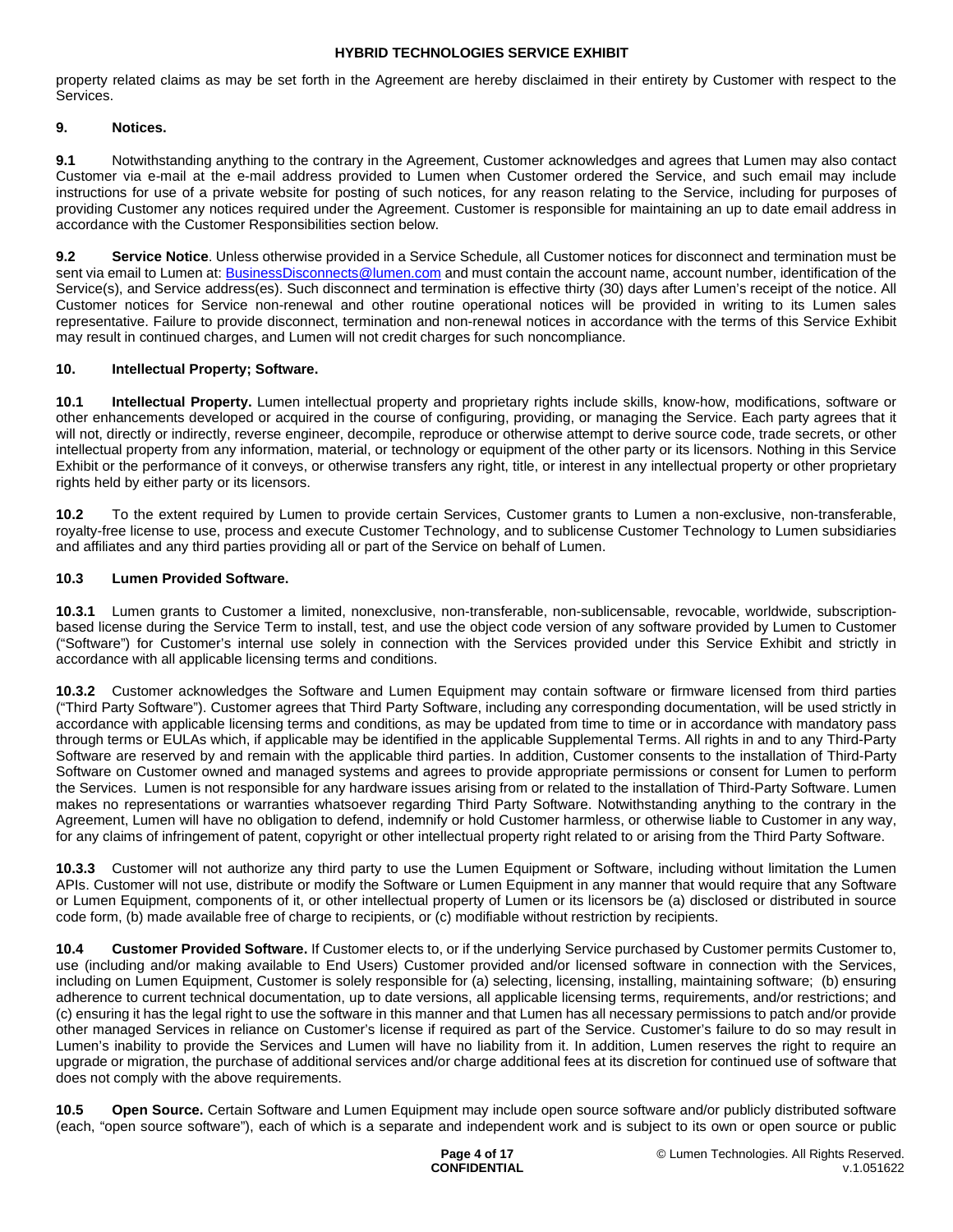license agreement ("Open Source License Agreement"). Customer agrees that open source software is licensed to Customer from the original licensor (and not Lumen) under, and are subject to, the terms of the applicable Open Source License Agreement, which Customer agrees to. Nothing in this Service Exhibit will limit Customer's rights under, or grants Customer any rights that supersede or expand, the terms and conditions in the applicable Open Source License Agreement. For clarity, this Service Exhibit is not intended to change or restrict the terms of any Open Source License Agreement, and Lumen does not seek to restrict, or receive compensation for, the copying or redistribution of open source software, which is otherwise freely re-distributable to third parties.

**10.6 Export.** Customer will not export the Software or the Lumen Equipment outside the country that Lumen provides the Software or Lumen Equipment to Customer in, or otherwise conduct an "deemed" export as described under the Export Administration Regulations (i.e., Section 734.13), without providing notice to Lumen and receiving Lumen's prior written authorization.

**11. Feedback.** In the event Customer elects to communicate to Lumen suggestions for improvements to the Software or Service ("Feedback"), Lumen will own all right, title and interest in and to the Feedback, even if Customer has designated the Feedback as confidential, and Lumen will be entitled to use the Feedback without restriction. Customer irrevocably assigns all right, title, and interest in and to the Feedback to Lumen and agrees to provide Lumen such assistance as it may require to document, perfect and maintain Lumen's rights to the Feedback.

**12. Customer Responsibilities.** Customer's failure to meet the responsibilities in this section, and any additional responsibilities identified in an applicable Service Schedule, may result in Lumen's inability to provide the Service(s) to Customer and Lumen will not be liable for any failure to perform, including any SLAs in the event of Customer's failure.

**12.1** Customer represents that Customer is not (a) located in, under the control of, or a national or resident of any country or territory to which export is prohibited under the laws of any country in which Lumen operates, or (b) on the U.S. Treasury Department List of Specially Designated Nationals or the U.S. Commerce Department's Table of Deny Orders.

**12.2** Customer agrees that: (a) it will provide accurate and complete information as requested by Lumen in connection with its registration or request for Services, including maintaining up to date, complete and accurate contact information, including an email address for the point of contact reachable 24/7 and should be authorized to make, direct, authorize and/or consent to changes to the Customer's Service, as applicable; and (b) any registrants, users, or others placing orders for Service on its behalf have full legal capacity to do so and are duly authorized to do so and to legally bind Customer; (c) safeguard the Services so as to ensure that no unauthorized person will have access to it or allow access beyond the authorized number of subscribers, and that no persons authorized to have access will make any unauthorized use; (d) maintain at all times during the Service Term, current Customer information to serve as a technical point of contact available 24x7 with sufficient knowledge, authority and access to address configuration issues, event notifications, system or infrastructure modifications and authentication of applicable Lumen systems; (e) it is solely responsible for and Lumen will have no liability for establishing, maintaining and resolving issues with any network connectivity provided by Customer. Unless public Internet access is included as part of the applicable Service and SLA, any issues with network connectivity provided by Lumen will be resolved in accordance with the terms and conditions associated with such connectivity and are outside the scope of these Services.

**12.3 Portal Use.** Customer is responsible for maintaining the confidentiality of and protecting access to all usernames and passwords it creates or assigns (collectively, "Credentials") and is solely responsible for all activities that occur under the Credentials, including access to content. Customer agrees to notify Lumen promptly of any actual or suspected unauthorized use of any Credentials. Lumen reserves the right to terminate upon notice any Credentials that Lumen reasonably determines may have been accessed or used by an unauthorized third party. For added security, Lumen recommends two-factor authentication in conjunction with all Credentials.

**12.4 Unauthorized Testing.** Customer will not attempt, permit or instruct any party to take any action that would reduce the effectiveness of Service or any devices used to deliver Lumen services. Without limiting the foregoing, Customer is specifically prohibited from conducting unannounced or unscheduled test firewall attacks, penetration testing or external network scans on Lumen's network and infrastructure without the prior written consent of Lumen.

**12.5** Lumen is not responsible for the Service or the SLA if any network, system or security changes by Customer affect the infrastructure or monitoring capability of Lumen.

**12.6** Customer has all licenses, rights, consents, and permissions that are required for Customer's and any End User's use of any operating systems, software, applications, and any other content that Customer or any End User uploads to or uses in connection with the Service.

# **13. Acknowledgements.**

**13.1** Lumen's SLAs only apply to the respective vendors' supported configurations, operating systems or software at the time SLA support requests are triggered. If any configuration or version is identified as "unsupported" by a vendor, a service level objective ("SLO") in lieu of any other applicable SLA will apply. Lumen reserves the right to charge the Customer for any support, upgrades or additional tasks/work incurred, resulting from Customers continued use of unsupported configuration. Customer acknowledges and agrees that it is solely responsible for selecting and ensuring its software and systems are up to date and supportable.

**13.2** Customer acknowledges that all third-party components of the Service are subject to the applicable vendor's decision to (i) not continue to provide or renew the Service with Lumen and/or (ii) modify or end of life a component(s). If any of the foregoing occurs, Lumen

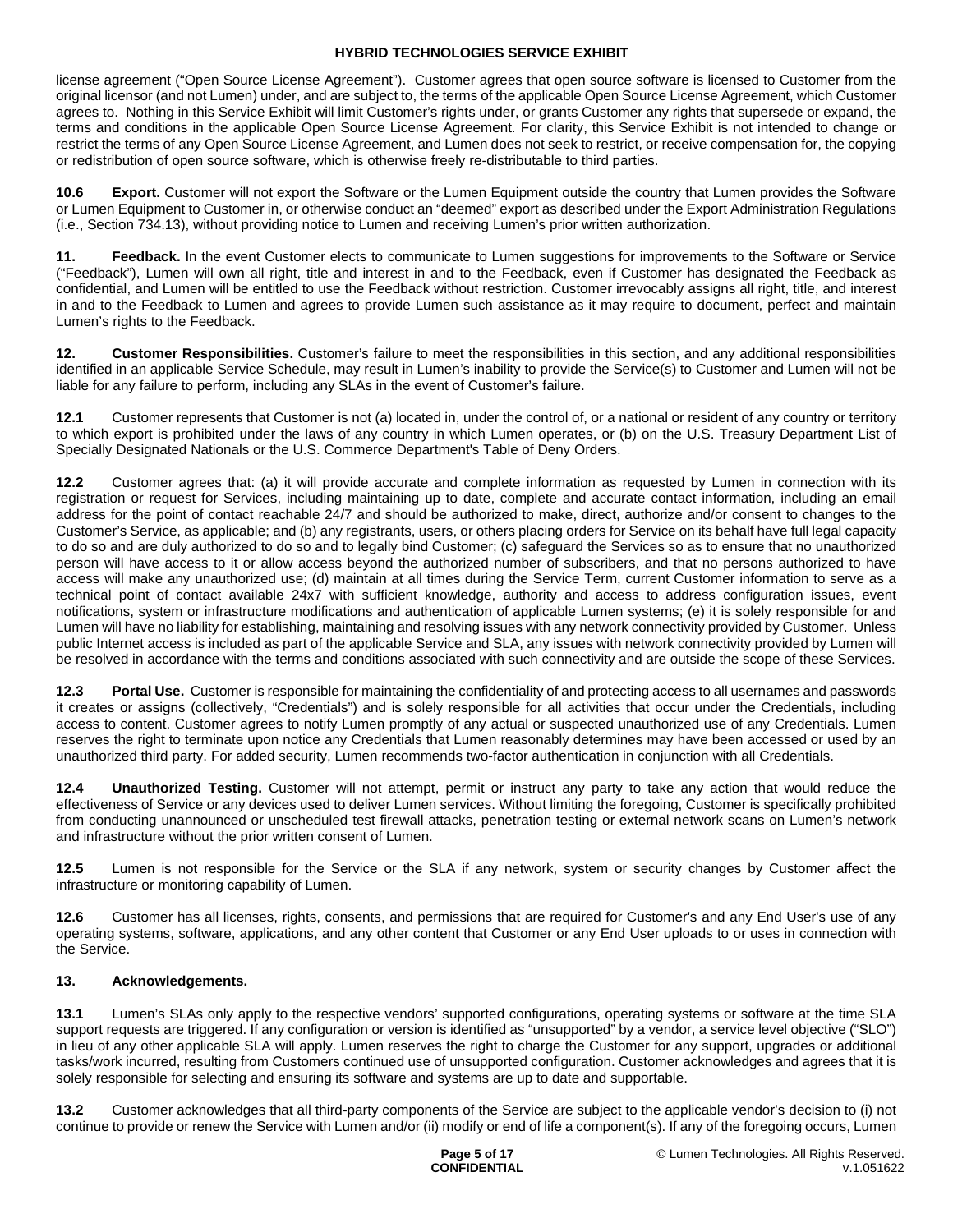will use commercially reasonable efforts to migrate Customer to another comparable Lumen service at any time. Such migration will occur without regard to Customer's current Service Term.

**13.3** Lumen reserves the right to make any updates, error corrections, bug fixes, and other related modifications to the Services at any time upon notice posted on the Website.

#### **14. Definitions.**

"API" means a Lumen provided Application Programming Interface.

"Customer Data" means any data, content or information of Customer or its End Users that is stored, transmitted, or otherwise processed using the Lumen Services. Lumen's obligations with respect to such Customer Data will be exclusively governed by the Security Obligations Section 4.1 and are further subject to all Limitation of Liability provisions of this Service Exhibit, the Service Schedule and the Agreement.

"Customer Technology" means the technology, and other information of Customer and its licensors, including Customer's operations design, software tools, hardware designs, algorithms, software (in source and object forms), user interface designs, architecture, class libraries, objects and documentation (both printed and electronic), know-how, trade secrets and any related intellectual property rights throughout the world.

"End User" means Customer's members, end users or any other third parties who use or access the Services or access Lumen's network or data centers via the Services.

"Lumen Equipment" means certain Lumen-provided equipment or hardware (e.g. servers, switches, etc.) and related operating software that Customer may access or use either within Lumen infrastructure or installed on a customer premise. Certain Lumen Equipment may be used for the purpose of connecting a Customer endpoint to Lumen managed hosting data center(s) for the delivery of managed services. All Lumen Equipment will be owned or licensed and maintained by Lumen or its suppliers.

"MRC" means monthly recurring charge.

"NRC" means non-recurring charge.

"Portal" means access to the online graphical user interface(s) system utilized in conjunction with the Services. Portal may also refer to interface that Lumen uses to provide services to customers. Certain Portals facilitate order processing, provisioning, management and monitoring, change management, billing, customer support/ticketing and reporting.

"Service Commencement Date" means, for purposes of this Service Exhibit, the date Lumen begins billing for a Service and is the earlier of (a) the date on which Customer uses the Service; (b) the date Lumen notifies Customer in writing that the initial installation or a usable part of it is complete; (iii) the date the Service is activated by Lumen or Customer; or (iv) for those Services subject to a revenue commit, the date Customer signs or accepts the applicable Order. The Service Commencement Date will apply in lieu of any other Customer Commit Date, Connection Notice, or similar language in the Agreement. No acceptance period applies.

"Service Guide" (or "SG") means the product-specific Service guide that includes technical descriptions which Lumen may modify from time to time, effective upon posting on the applicable Website. References in the SGs to the CenturyLink TS Services Exhibit will mean this Hybrid Technologies Service Exhibit.

"Service Order" or "Order" means a service order request submitted on a form issued by Lumen and signed or agreed by Customer that includes the type and details of the specific Services ordered by Customer. A Service Order will also mean, the online activation of selfprovisioned Services, including (i) submitting a request for Service via "create account," "activate," "activate account" or similar request within the portal and self-provisioning requested components; and (ii) agreeing to the applicable order summary or confirmation of Service activation request at the pricing included within the summary or confirmation page by clicking "complete".

"Service Schedule" means the additional product specific terms for the particular Hybrid Technologies Service(s) purchased by Customer. Service Schedules do not apply unless and until Customer purchases the applicable Service.

"SLA" or "SLA Attachment" or "Service Levels" means the service level agreement applicable to each individual Service, if any, which provides Customer's sole and exclusive remedies for any nonperformance, Service deficiencies, outages, interruptions or failures of any kind. SLAs may be updated from time to time upon posting on the applicable website referenced in the Service Schedule(s).

"Supplemental Terms" means the additional terms and conditions for particular Services provided pursuant to a Service Schedule, as may be updated from time to time, effective upon posting.

"Website" means either www.ctl.io or www.lumen.com as applicable or a successor website and as more specifically noted in the applicable Service Schedule.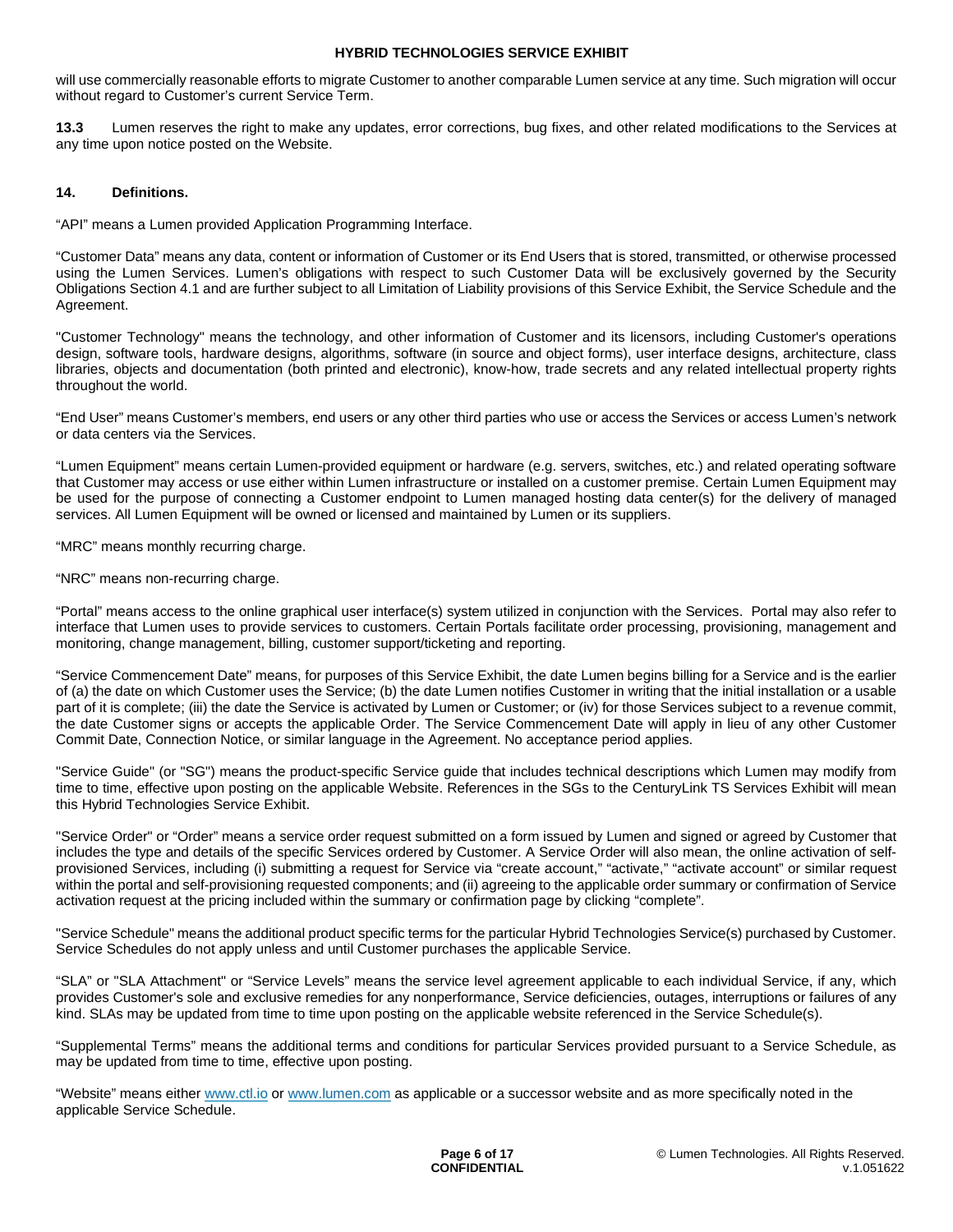### **SERVICE SCHEDULE: HOSTING SERVICES**

The services covered by this Service Schedule are the Hosting services provided by Lumen to Customer from time to time (collectively, "Hosting Services" or "Services"). Hosting Services include but are not limited to: Intelligent Hosting, Foundation Hosting, Lumen Private Cloud on VMware Cloud Foundation, Dedicated Cloud Compute, Edge Hosting Environment, Data Protect Backup and Data Protect Backup - Dedicated, Lumen Private Cloud for VMware Cloud on AWS, Hosted Area Network (HAN), Unified Storage, various Managed Application Services, and various Managed Database Services. Not all Hosting Services are available in all regions or countries and are subject to availability of adequate capacity and Lumen's acceptance of a signed Service Order.

**1.** Customer's use of Services is subject to the applicable Service Guides located at [https://www.lumen.com/en](https://www.lumen.com/en-us/about/legal/business-customer-terms-conditions.html)[us/about/legal/business-customer-terms-conditions.html or](https://www.lumen.com/en-us/about/legal/business-customer-terms-conditions.html) <https://www.ctl.io/legal/hosting-services/> [and the applicable Lumen Service](https://www.lumen.com/en-us/about/legal/business-customer-terms-conditions.html)  Level Agreement and Supplemental Terms available at [https://www.ctl.io/legal/hosting-services/.](https://www.ctl.io/legal/hosting-services/)

**2. Term; Renewal.** Services have a minimum term which begins on the Service Commencement Date and continues for the period set forth in the relevant Service Order ("Initial Service Term"), at the conclusion of which the Service will automatically renew for 12 month periods, unless terminated by either party in writing at least 60 days prior to the expiration of the then-current Service Term.

**3. Change Management.** All changes to the Lumen managed applications, systems, network and facilities are subject to Lumen's change management process. This change management process is intended to confirm that changes are reviewed for completeness (risk assessment, completed test procedure, metrics for measuring progress, back out procedure, etc.) and accuracy prior to scheduling and implementation. Hardware upgrades, such as increasing RAM or increasing storage, can be performed by Lumen for an additional fee.

**4. IP Addresses.** Lumen will use good faith efforts to assign Internet address space for the benefit of Customer during the Service Term. Any IP addresses and space provided to Customer by Lumen are solely for Customer's use with the Service and are non-portable and non-transferable and are subject to Lumen's IP policies. Neither Customer nor any End User will own or route any IP addresses or space provided by Lumen, and, upon any termination of Service, Customer's access to such IP addresses and space will cease. "IP Address" means a numerical identification (logical address) that is assigned to devices participating in a computer network utilizing the Internet Protocol for communication between its nodes.

**5.** Lumen will update Lumen provided software with recommended security patches, updates or hot-fixes and will address the overall integrity and performance of servers. Security threats are evaluated, verified and tested before a patch is recommended to customers. Sometimes a reboot is necessary when a patch is distributed and installed, which Lumen will conduct during maintenance hours or coordinate with the Customer. Customers must approve patches or updates prior to them being applied to their environment; however, Lumen is not responsible for any failure in the service, including SLAs if a Customer does not approve the installation of necessary patches or updates. Software upgrades are not included as part of the standard Service but can be quoted and implemented for an additional fee.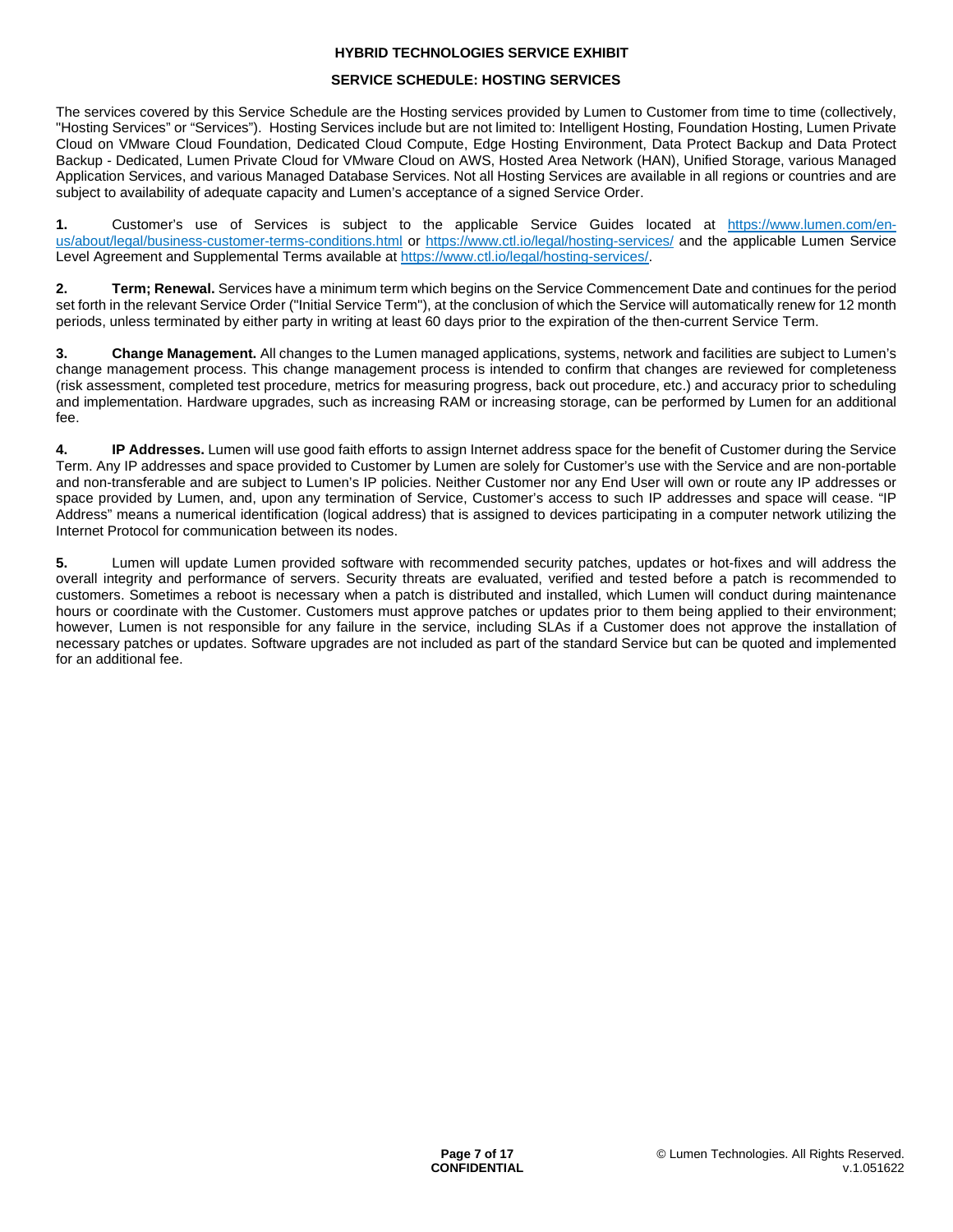# **SERVICE SCHEDULE: SECURITY SERVICES**

The services covered by this Service Schedule are the Security Services (collectively, "Security Services" or Services") associated with Customer's Hosting, Lumen Edge Bare Metal, Lumen Edge Virtual Machine or Cloud Application Manager services provided by Lumen to Customer from time to time under separate Service Schedules. Security Services include but are not limited to: Managed Firewall Services including Intrusion Protection Services, Virtual Firewall Services, DDoS Mitigation Services, File Integrity Monitoring, and Security Log Monitoring Services. Not all Security Services are available in all regions or countries and are subject to availability. This Service cannot be resold or utilized by any third party for their End Users.

**1.** Customer's use of Services is subject to the Service Guides located at [https://www.lumen.com/en-us/about/legal/business](https://www.lumen.com/en-us/about/legal/business-customer-terms-conditions.html)[customer-terms-conditions.html. In addition to the Service Guide, Security Log Monitoring Services are also subject to the SLA and](https://www.lumen.com/en-us/about/legal/business-customer-terms-conditions.html)  Supplemental Terms located at [https://www.ctl.io/legal/security-log-monitoring/supplemental-terms/.](https://www.ctl.io/legal/security-log-monitoring/supplemental-terms/)

**2. Term; Renewal.** Services have a minimum term which begins on the Service Commencement Date and continues for the period set forth in the relevant Service Order ("Initial Service Term"), at the conclusion of which the Service will automatically renew for 12 month periods, unless terminated by either party in writing at least 60 days prior to the expiration of the then-current Service Term. The Initial Service Term and any automatic renewal terms are collectively the Service Term.

**3.** Non-standard installations (as identified by Lumen in its reasonable opinion), may require extended provisioning intervals and/or additional costs.

**4.** Customer will submit a sufficiently detailed description of any test plan to Lumen in advance. The test plan must adhere to any applicable testing standards or procedures provided by Lumen. Lumen may modify the test plan in its reasonable discretion and may require the execution of additional contractual documents prior to testing. Lumen will not respond to any security-related alarms during a scheduled testing period. Lumen will have no responsibility whatsoever for any loss or outages during a Customer test, including any otherwise available service credits. Customer agrees that neither it nor its agents will engage in any destructive or otherwise harmful testing.

**5. Disclaimers.** The Services provided under this Service Schedule are a supplement to Customer's existing security and compliance frameworks, for which Lumen is not, and will not be, responsible. Customer should consider any particular Service as just one tool to be used as part of an overall security strategy and not a guarantee of security. While Lumen will use reasonable commercial efforts to provide the Services accurately and completely, the Services are provided "as-is", except to the extent an applicable SLA or SLO applies. Lumen does not and cannot guarantee or warrant that Lumen will accurately identify all risks, potential security and/or compliance gaps, that Services will be security incident free or that Lumen's recommendations, assessments, tests, reports or monitoring will be accurate, complete, error-free, or effective in achieving Customer's security and/or compliance related objectives. Neither Lumen or its subcontractors will be liable for any damages which Customer or third parties may incur as a result of Customer's (i) non-compliance with its own security and compliance and/or standards; and/or (ii) reliance upon (or implementation of recommendations from) results, reports, tests, or recommendations related to the Services.

**6.** Customer consents to Lumen collecting and compiling system and security event log data to determine trends and threat intelligence. Lumen may associate this security event log data with similar data of other Customers so long as such data is merged in a manner that will not in any way reveal the data as being attributable to any specific Customer.

**7.** Lumen is obligated to log backup and storage only during a Customer's committed Service Term, including renewal terms. If the retention period selected extends beyond the Customer's Service Term or if Customer or Lumen terminate the Services prior to the end of the retention period selected, Customer acknowledges that Lumen has no further obligation to back up and store any Customer metrics or data after Agreement expiration or termination and Lumen will automatically delete all logs, including backups that constitute Customer data. Customer acknowledges and consents that it is solely Customer's responsibility to make copies of or obtain the logs and any other Customer data prior to expiration or termination.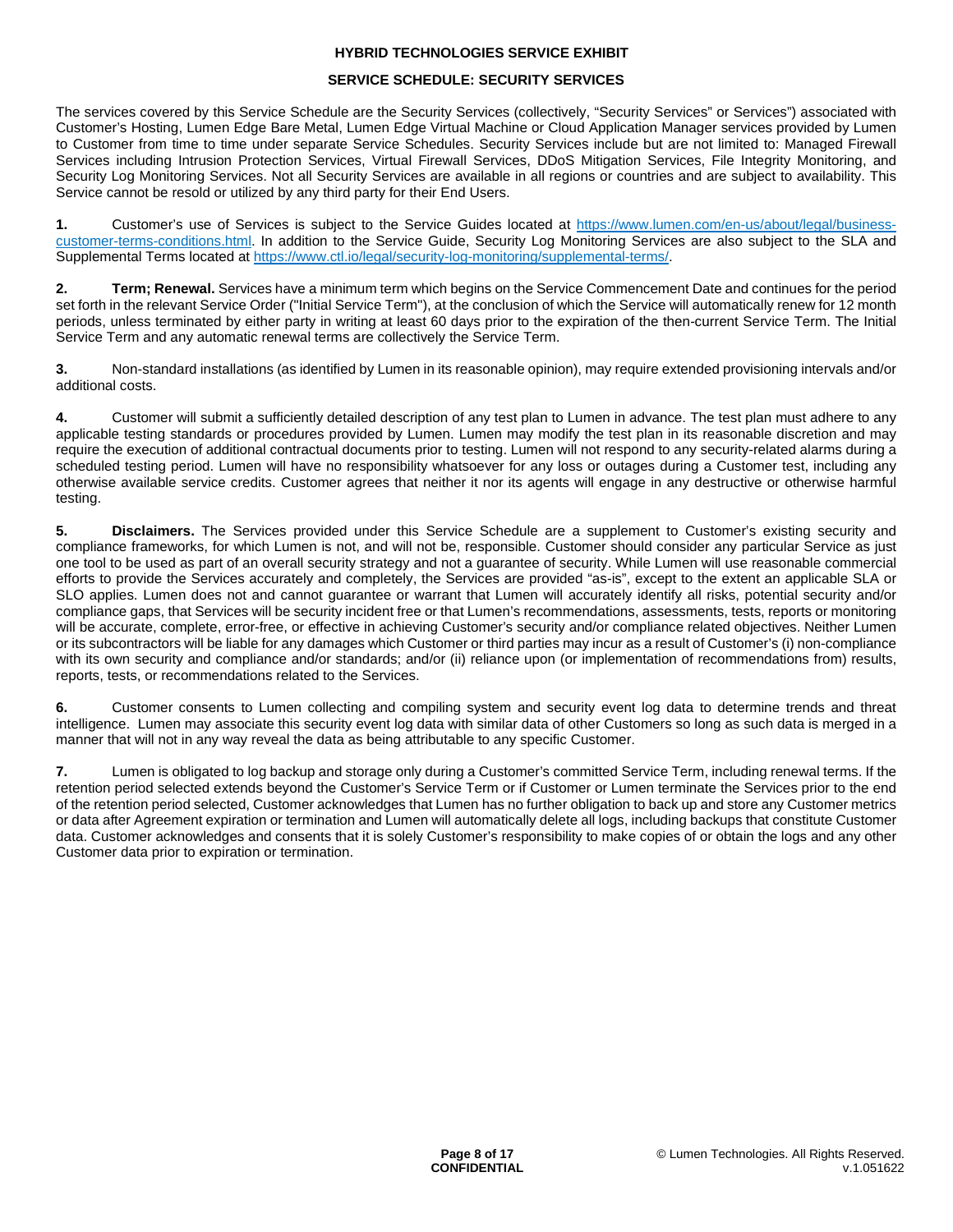# **SERVICE SCHEDULE: CLOUD APPLICATION MANAGER SERVICES**

The services covered by this Service Schedule are the Cloud Application Manager services provided by Lumen to Customer from time to time (collectively, "Cloud Application Manager Services" or "Services") and included on [www.ctl.io](http://www.ctl.io/) (the "Website"). Cloud Application Services include but are not limited to Managed Services Anywhere and Platform Advisory Support. Not all Services are available in all regions or countries and are subject to availability.

**1. Additional Terms of Use:** Customer's use of Services is subject to acceptance by Customer of the Cloud Application Manager Supplemental Terms, at <https://www.ctl.io/legal/cloud-application-manager/supplemental-terms/>, the Service Guide, available at https://www.ctl.io/legal/cloud-application-manager/service-quide/, and the Service Level Agreem <https://www.ctl.io/legal/cloud-application-manager/service-guide/>, and the Service Level Agreement, available at <https://www.ctl.io/legal/sla> and the terms of use required by any applicable CSP.

**2. Service Description.** Cloud Application Manager is an orchestration platform that enables the Customer to automate deployment of applications, enable cost control and user governance, auto scale applications and manage applications and infrastructure across public and private clouds. Customer's right to use the Cloud Application Manager Service is limited to Customer's internal business operations. No resale of Cloud Application Manager Service is permitted.

**3. Restrictions.** Customer will not (a) rent, lease, loan, sell, sublicense, distribute, transmit, or otherwise transfer access to Cloud Application Manager and/or any third party provided software or applications to any third party; or (b) make any copy of or otherwise reproduce any instance of Cloud Application Manager (or any of the browser screens comprising user interface) except for those copies necessarily made by the personal computer and Internet browser that are running Cloud Application Manager.

**4. Additional Customer Responsibilities.** In addition to Customer responsibilities identified in the Service Exhibit, Customer will be solely responsible for: (a) providing and maintaining, at all times during the Service Term, the Internet access necessary for Customer's use of the Cloud Application Manager; and (b) properly configuring and using the Cloud Application Manager.

**5.** Security. Customer is solely responsible for implementing reasonable security measures, properly configuring and using the Service, and taking its own steps to maintain appropriate security, protection and backup of applicable content, information or Customer Data, which may include the use of encryption technology to protect content, information or Customer Data from unauthorized access and routine archiving. Given that Customer can self-provision and self-configure the Services and the Customer environment in ways that may reduce their security, notwithstanding anything else to the contrary, Customer acknowledges that it and not Lumen will be responsible for whether the Cloud Application Manager and Customer environment are configured in a secure manner and no security requirements or obligations of Lumen related to any other Lumen Service, including FedRAMP, NIST, FISMA, or other security platforms will apply. In addition, Customer is solely responsible for compliance related to the manner in which the Cloud Application Manager Service is used or accessed by Customer or its authorized users.

# **6. Rates/Charges.**

**6.1** Customer will pay all applicable rates and fees associated with the individual Service ordered by Customer. Rates are posted in USD in the billing module of Cloud Application Manager. Customer acknowledges and agrees that notwithstanding any \$0.00 USD or currency equivalent noted on a Service Order, Customer agrees to pay charges based on Customer's actual use of the Services and activation and use of services constitutes Customer's acceptance of such pricing. Cloud Application Manager Services will be billed monthly in arrears in the local currency equivalent selected by Customer.

**6.2** Lumen may increase fees for any existing individual Cloud Application Manager Services or remove any material service offering by providing not less than sixty (60) days' notice prior to the effective date of such increase and/or removal of material services by posting on the Website. If Lumen is charged any fee or assessment by a Cloud Service Provider due to any reason associated with the Customer, Lumen reserves the right to charge Customer for such fees or assessments.

**6.3** Pay for Use Services subject to a monthly revenue commit will be invoiced either (a) the actual revenue commitment if actual usage is less than the commitment; or (b) the actual usage if actual usage is greater than the commitment.

# **7. Term; Termination.**

**7.1 Term.** The Initial Service Term of any Cloud Application Manager Service not subject to a Managed Services Anywhere Term Commit will commence on the applicable Service Commencement Date and will remain in effect for as long as Customer continues to access and use the Service (i.e. pay as you go). The Initial Service Term of any Cloud Application Manager Service subject to a Managed Services Anywhere Term Commit will commence on the applicable Service Commencement Date and will continue for the period set forth in the Service Order. Notwithstanding anything to the contrary in the Agreement or the Service Exhibit, at the conclusion of the committed Initial Service Term, the Services will renew on a pay as you go basis at then current Service rates with no further minimum spend or term commitment unless Customer, prior to expiration of the committed term signs a new Service Order with a new Managed Services Anywhere Term Commit.

**7.2 Termination.** Notwithstanding anything to the contrary in the Agreement or Service Exhibit, if any Cloud Application Manager Service subject to a MMSC is terminated either by Lumen as a result of Customer's default or by Customer for any reason other than as

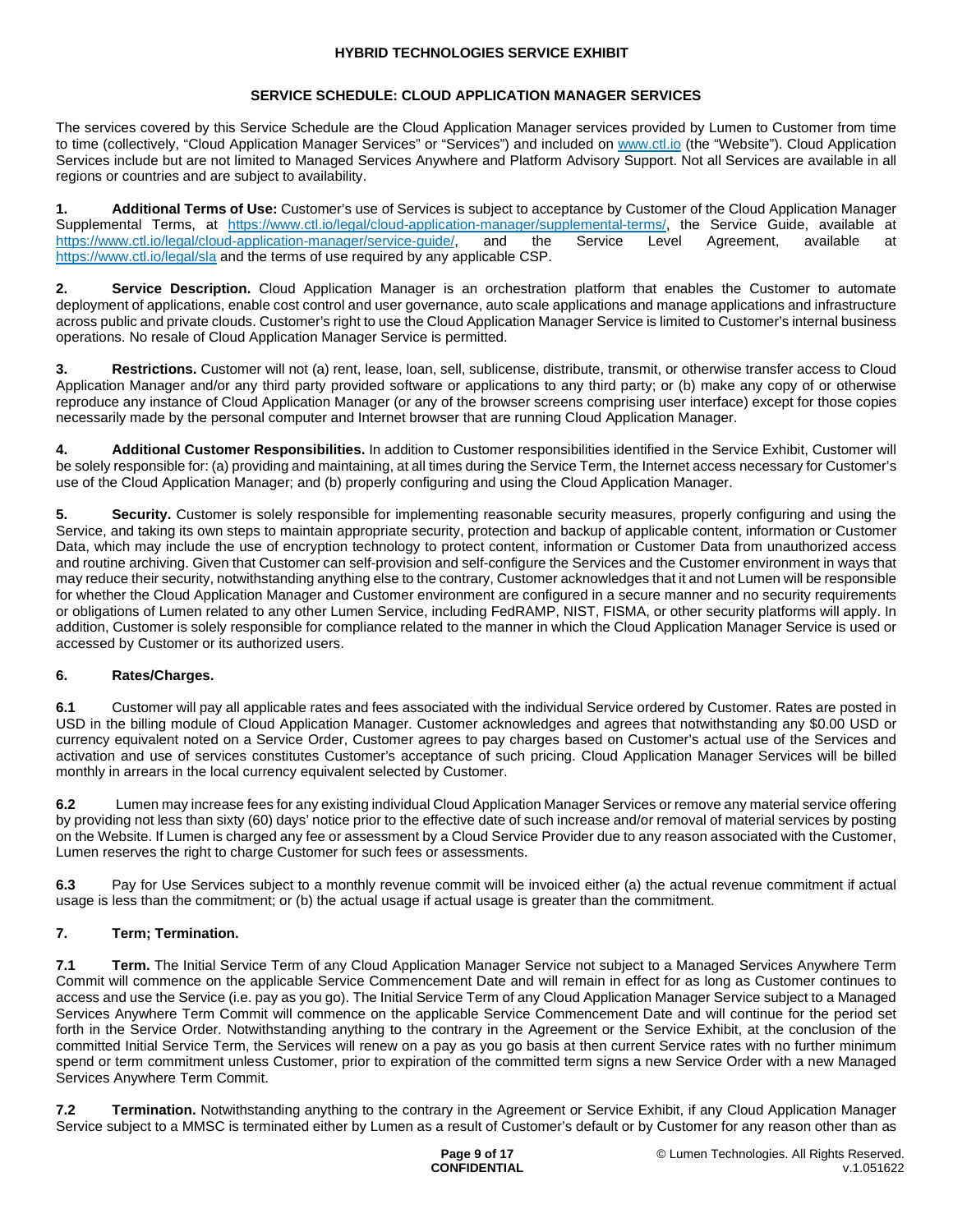a result of default prior to the conclusion of an applicable Service Term, then Customer will be liable for: (i) an early termination charge equal to 100% of the then current MMSC (as identified on the applicable Service Order) multiplied by the number of months remaining in the Managed Services Anywhere Term; (ii) all Service charges accrued but unpaid as of the termination date; and (iii) any out of pocket costs incurred by or imposed upon Lumen (e.g. license fees, vendor termination charges).

**7.3** Customer is responsible for providing notice of termination for any Services ordered under this Service Schedule to Cloud Application Manager Support to ensure any applicable monthly recurring billing charges are terminated. Customers utilizing Cloud Application Manager via an on-premise virtual network appliance must immediately cease use of and delete all instances of the software as of the effective date of termination. Lumen's enforcement of this provision will survive the termination of the Services and/or Service Schedule.

# **8. Cloud Service Provider.** The following additional provisions will apply if Customer elects to purchase CSP services from Lumen.

**8.1** Customer acknowledges and agrees that certain CSP services are not available in all geographical locations, markets or customer segments. Lumen reserves the right to restrict access to certain CSPs at its discretion and/or as directed by the applicable CSP. A current list of available CSPs enabled through Cloud Application Manager is available at ctl.io). Lumen will bill Customer for use of CSP services. The terms and conditions in this Service Schedule and the additional terms associated with CSP resale as identified in the Supplemental Terms and/or included as a click to accept as part of the sign up process govern Customer's access to and use of the CSP Services. In no event will Lumen provide CSP Services without the Customer first having agreed to the terms as required by the applicable CSP.

**8.2** Lumen's enablement of any CSP provided cloud service is subject to and contingent upon acceptance by the applicable CSP. In addition to the provisions of the Service Exhibit, Customer authorizes Lumen to collect and share certain Customer information with partner CSPs for the purposes of assistance in setting up accounts, complying with CSP license terms and/or in connection with monitoring for and responding to misuse or suspected misuse of the Services by Customer. The information required to be collected and shared by Lumen may vary by CSP.

**8.3** Lumen, on behalf of itself or an applicable CSP, reserves the right to immediately suspend or terminate the Services (and availability of any CSP offering) upon notice in the event Lumen (or the CSP) reasonably determines, becomes aware of or suspects misuse of the Services (or CSP offering) by Customer, if any use or action or suspected use or action exposes or threatens to expose Lumen (or the CSP) to liability, obligation, security risk, violation of law or breach of its underlying agreement with the applicable CSP.

**8.4** Lumen will have no liability for any credits and/or any damages whatsoever arising from or related to the services provided by a CSP or any failure, interruption, suspension or termination of services provided by a CSP or any failure of security standards implemented by a CSP (including any failure that results in the unauthorized disclosure of Customer Data). Customer's sole remedy for any CSP provided services are provided in the applicable terms between the Customer and the CSP. Notwithstanding anything to the contrary in this Service Schedule or the Agreement, Lumen will not be obligated to indemnify Customer for any reason, including for claims for damages, liabilities, credits or expenses arising from, related to or alleged to have been caused by the performance or nonperformance of services by a CSP, the negligence or willful misconduct by a CSP or for any interruption, failure or termination of services provided by a CSP. If Lumen is charged any fee or assessment by a Cloud Service Provider due to any reason associated with the Customer, Lumen reserves the right to charge Customer for such fees or assessments.

**9.** Indemnity. Customer will indemnify, defend and hold harmless Lumen, its affiliates and licensors from and against any losses arising out of or relating to any third party claim concerning (i) Customers' or its users use of the Service and/or any CSP offering in a manner not authorized by this Service Schedule and/or any unauthorized use or access of the Service; (ii) alleged infringement or misappropriation of any third party rights by Customer or any users who access the Service through Customer.

# **10. Definitions.**

"Cloud Service Provider" or "CSP" means a company offering a component of cloud computing (typically Infrastructure as a Service (IaaS) or Software as a Service (SaaS)) to other businesses or individuals. Customer may utilize certain CSP services as authorized and made available by Lumen via the Cloud Application Manager and may access a CSP's service via their own agreement with the CSP or as enabled by Lumen through the Cloud Application Manager.

"Managed Services Anywhere Term Commit" or "MSA Term" means a minimum term commit greater than one (1) month and a minimum Monthly Managed Services Anywhere Spend Commit or "MSA Monthly Spend Commit or "MMSC". Any applicable MSA Term will be expressly documented in a Service Order. Customers may add/modify/disconnect individual Cloud Application Manager Services at any time at will so long as the MMSC is met.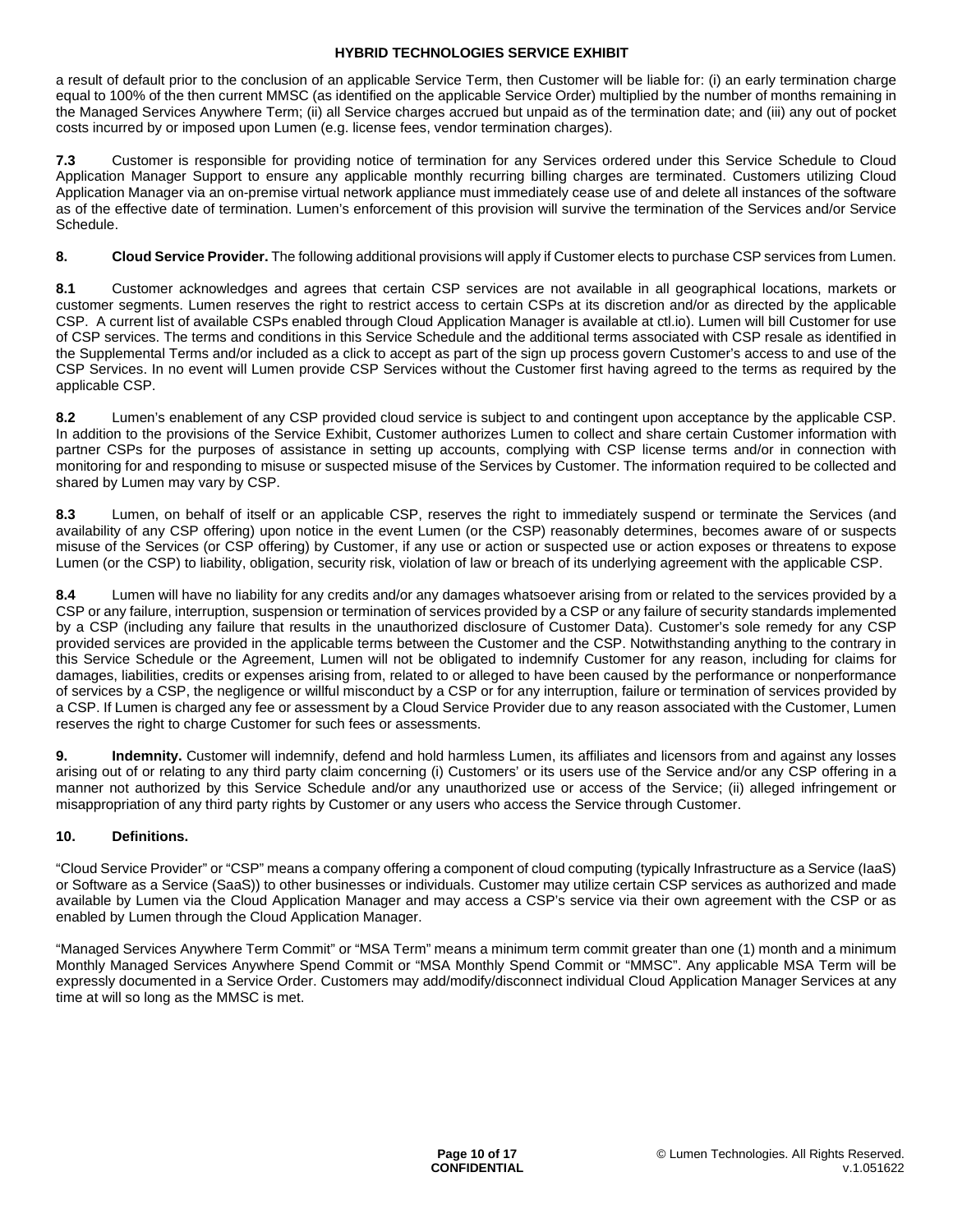### **SERVICE SCHEDULE: LUMEN EDGE BARE METAL AND LUMEN EDGE VIRTUAL MACHINE**

The services covered by this Service Schedule are the Lumen Edge Bare Metal and Edge Virtual Machine Services provided by Lumen to Customer (collectively "Services").

**Additional Terms of Use**: Customer's use of Services is subject to the Supplemental Terms, at [https://www.ctl.io/legal/lumen-edge](https://www.ctl.io/legal/lumen-edge-computing/supplemental-terms/)computing/supplemental-terms/ [and the SLA Attachment applicable to the Service is available at](https://www.ctl.io/legal/lumen-edge-computing/supplemental-terms/) [https://www.ctl.io/legal/lumen-edge](https://www.ctl.io/legal/lumen-edge-computing/sla/)[computing/sla/.](https://www.ctl.io/legal/lumen-edge-computing/sla/) 

### **1. Service Description.**

Lumen Edge Bare Metal ("Edge Bare Metal") and/or Edge Virtual Machine ("Edge VM") is a pay for use service in a multi-tenant data center environment in which Customer may purchase the use of a virtual and/or dedicated, physical, non-virtualized server provided by Lumen. Lumen provides (i) the underlying infrastructure, including space and power for the virtual or dedicated server(s); (ii) public Internet connectivity; (iii) a selection of pre-defined compute resources (e.g. CPU, RAM (i.e. memory), storage configurations, and operating systems) to select from during the server build process; (iv) use of the portal and APIs for provisioning and management; and (v) online templates to add orchestration and application services. All other applications, additional storage, security policies (i.e. firewalls, encryption at transit and at rest), software and connectivity other than shared public Internet connectivity are the sole responsibility of Customer; and if purchased from Lumen, will be subject to separate terms and conditions and pricing.

Each server is a portion of the larger pool of pre-installed and integrated compute, storage, and public Internet connectivity. The Customer can select the size of the server and select from a range of Lumen provided templates as a baseline to configure the operating system. Lumen does not have root or server access to the server and does not have access to any applications, content or data installed on the server.

Customer may elect to purchase IP address space, in increments designated by Lumen, for an additional Monthly Charge. If Lumen assigns to Customer an IP address as part of the provision of Service, the IP address is a right to use only and will revert to Lumen after termination of the applicable Order for any reason whatsoever, and Customer will cease using the IP address. At any time after termination, Lumen may re-assign IP address(es) to another customer.

**2. Edge Services portal.** Customer may access the Services via an API or Edge Services portal. Lumen may modify the Edge Services portal or the APIs or may transition to new APIs at any time. Customer's use of the Edge Services portal and/or APIs are governed by the Agreement, all applicable Service Attachments, and the applicable terms of use and/or portal terms.

# **3. Rates/Charges.**

**3.1** All rates and fees are billed monthly in arrears. Any Monthly Recurring Charges may also be referred to as "Monthly Charges" or "MRCs". Any non-recurring charges may also be referred to as one-time charges. Services will be billed in the local currency equivalent selected by Customer.

**3.2** Customer acknowledges the Service is a pay-for-use service billable on an hourly basis; provided however that certain add-on features may be billable on a monthly basis. Unless otherwise provided below, Customer will pay all applicable rates and fees associated with both the individual Service and the quantity of Services ordered by Customer via an API or the Edge Services portal. All rates and fees associated with the Services are posted in USD on ctl.io or the Edge Service portal (collectively, the "Website"). Customer's election to build and activate Service(s) within the Edge Service portal constitutes Customer's acceptance of the applicable pricing. Customer acknowledges that any initial Order signed or accepted by Customer may show zero-dollar rates for usage based Services since the Customer will not yet have access to the Edge Services portal to order or build Services at the time of the initial Order.

**3.3** Usage charges consist of the following: (i) RAM; (ii) CPU or compute usage; (iii) operating system (if applicable); and (iv) storage. Certain features (e.g., IP Address space) are billed as a Monthly Charge. All charges accrue regardless of the operational status of the applicable service (i.e. used, un-used, powered off).

**3.4** Customer agrees that monthly invoices may vary based on usage, applicable monthly recurring fees, billing components, other one-time charges, taxes and fees, and the combination of Services deployed. Customer further agrees that it is responsible for all charges associated with all Services created or activated (e.g., charges related to any applicable tiers or components), including any changes made to the Services.

# **4. Revenue Commit.**

**4.1** When an Order includes a Revenue Commit, Customer (i) agrees to the Revenue Commitment for each month of the Initial Service Term (may also be referred to as "Term Commit"); and (ii) agrees that any applicable discount identified on the Order is off list rates for compute usage only and that the discount applies only for the Initial Service Term. The discount is applied to Customer's actual compute usage at the time of invoice. IP Address space, RAM, storage, licensing fees, managed services fees, value-add services, any other applicable fees, including for other services the Customer may elect to activate, applicable taxes and surcharges do not contribute toward the Revenue Commit. Service will revert to standard list pricing on a pay as you go basis upon expiration of the Initial Service Term.

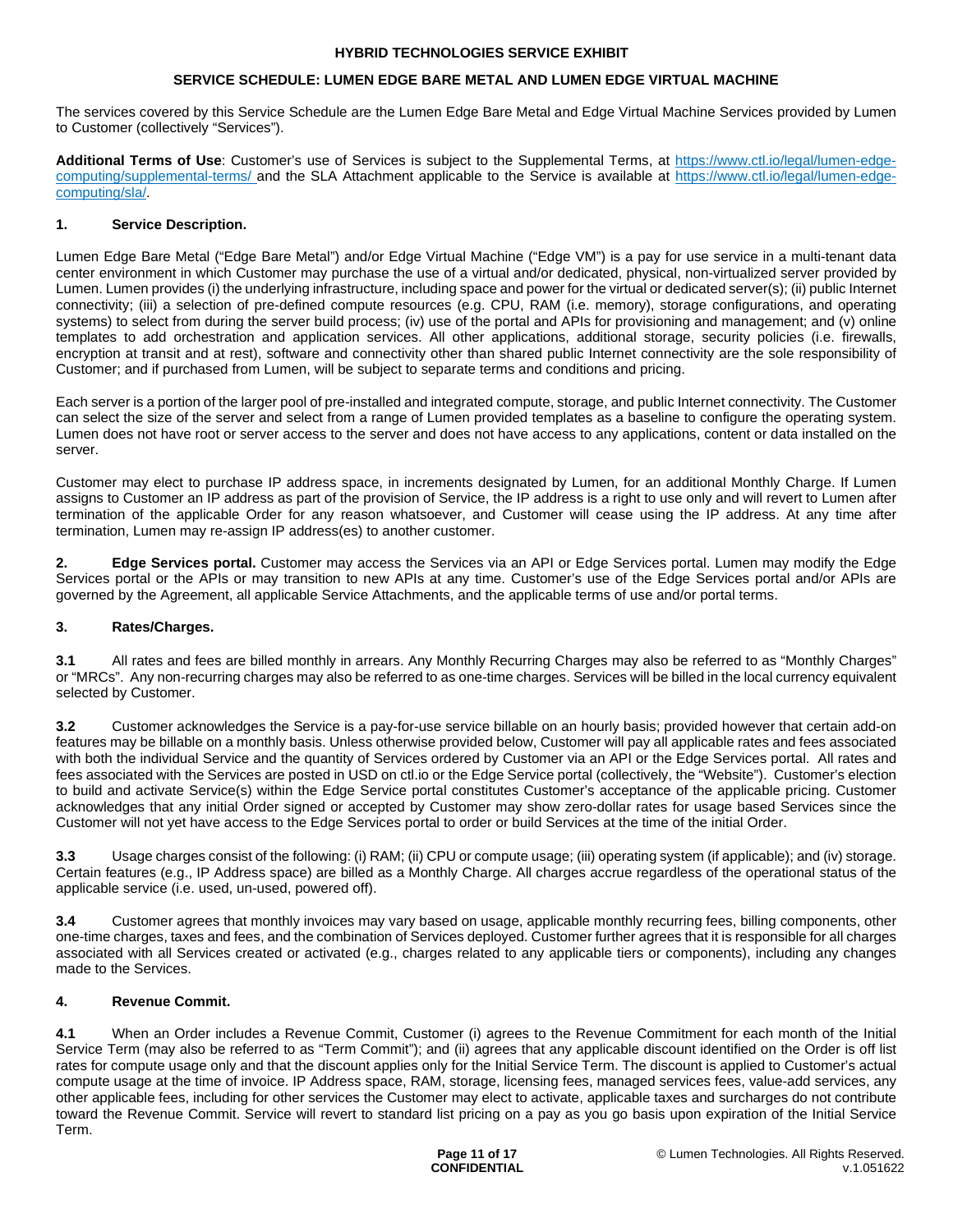**4.2** Notwithstanding anything to the contrary in the Agreement, the Service Commencement Date for Services subject to a Revenue Commit and Term Commit is the date Customer signs or accepts the Order, regardless of the date Customer elects to activate Service and constitutes Lumen's acceptance of Customer's request for Service.

**4.3** To the extent actual compute usage in a month (i) exceeds the Revenue Commit, Customer will pay the Revenue Commitment plus the actual usage. Compute overages are also invoiced at discounted rate; or (ii) is less than the Revenue Commit, Lumen will invoice Customer and Customer agrees to pay, any shortfall between the Revenue Commit and actual usage.

**5. Term.** The Initial Service Term of any individual Service not subject to a Revenue Commit and Term Commit will commence on the applicable Service Commencement Date and will remain in effect for as long as Customer continues to have access to the Service (e.g. day to day, month to month). The Initial Service Term of any individual Service subject to a Revenue Commit and Term Commit will commence on the applicable Service Commencement Date and will continue for the period set forth in the Order. Notwithstanding anything to the contrary in the Agreement or the Service Exhibit, unless, prior to expiration of the Initial Service Term associated with Customer's Revenue Commit and Term Commit, Customer signs a new Service Order with a new Revenue Commit and Term Commit, the Service will automatically renew on a pay as you go basis at then current rates listed in the Edge Service portal with no further Revenue Commit or Term Commit.

# **6. Termination; Effect of Termination.**

**6.1 Pay as you go Services.** Customer may terminate or shutdown any individual server at any time without liability for early termination charges.

**Pay as you go Services subject to a Revenue and Term Commit.** If any Service subject to a Revenue Commit and Term Commit is terminated either by Lumen as a result of Customer's default or by Customer for any reason other than as a result of default prior to the conclusion of an applicable Initial Service Term, then Customer will be liable for: (i) an early termination charge equal to 100% of the then current Revenue Commit (as identified on the applicable Order) multiplied by the number of months remaining in the Initial Service Term; (ii) all Service charges accrued but unpaid as of the termination date; and (iii) any out of pocket costs incurred by or imposed upon Lumen (e.g. license fees, vendor termination charges).

**Month to Month Services.** If any Service is designated a month to month Service (e.g., operating system software)., Customer may terminate or deactivate a month to month Service anytime, subject to the payment of the full month's Monthly Charge, regardless of the date of termination or de-activation.

**Pay as you go Services subject to Monthly Charges.** Add-on features subject to a monthly charge are treated as pay as you go services for purposes of termination. The applicable Monthly Charge will be prorated based on date of deactivation.

**6.2** Customer must follow Lumen's termination or shutdown procedures made available in the Edge Services portal. Failure to follow the procedures may result in continued charges, and Lumen will not credit charges for noncompliance. Lumen will initiate secure erase upon completion of the termination procedures by Customer. Customer is solely responsible for removing and/or backing up any information, content, or Customer Data prior to initiating termination procedures for applicable servers. If Customer is terminating all Services under this Service Schedule, Customer must also comply with any other applicable Notices provision noted below.

**7.** Data Preservation. If Lumen exercises its right to suspend Customer's access to Services, during the period of suspension (a) Lumen will not take any action to intentionally erase any content and/or stored Customer Data; and (b) applicable usage charges will continue to accrue.

# **8. Security.**

**8.1** Without limiting Lumen's express obligations related to the Service, Customer will take reasonable steps to protect and maintain the security of Customer Data and any other content stored on or processed through the Services. Customer is solely responsible for properly configuring and using the Service and implementing reasonable security measures to maintain appropriate security, protection and backup of Customer Data, applications, information or any other content stored on, transmitted or processed through the Service, which may include the use of encryption technology to protect Customer Data from unauthorized access. Lumen may assist with initial configuration and monitoring subject to the purchase of certain Managed Services. Given that Customer can self-provision and selfconfigure the Services and the Customer environment in ways that may reduce security, notwithstanding anything else to the contrary in any Service Attachment or the Agreement, Customer acknowledges that it and not Lumen will be responsible for whether the Services and Customer environment are configured in a secure manner and no security requirements or obligations of Lumen related to any other Lumen Service, including FedRAMP, NIST, FISMA, or other security platforms will apply. In addition, Customer is solely responsible for compliance related to the manner in which the Service is used or accessed by Customer or its End Users.

**8.2** Notwithstanding anything to the contrary in the Agreement (including any applicable data process or security terms), Lumen is not responsible for any of the following: (i) non-physical security, such as access controls, encryption, firewalls, antivirus protection, threat detection, and security scanning; (ii) logging and monitoring; (iii) non-hardware maintenance or support; (iv) data backup, including any redundancy or high-availability configuration; or (v) business continuity and disaster recovery policies or procedures. Customer is solely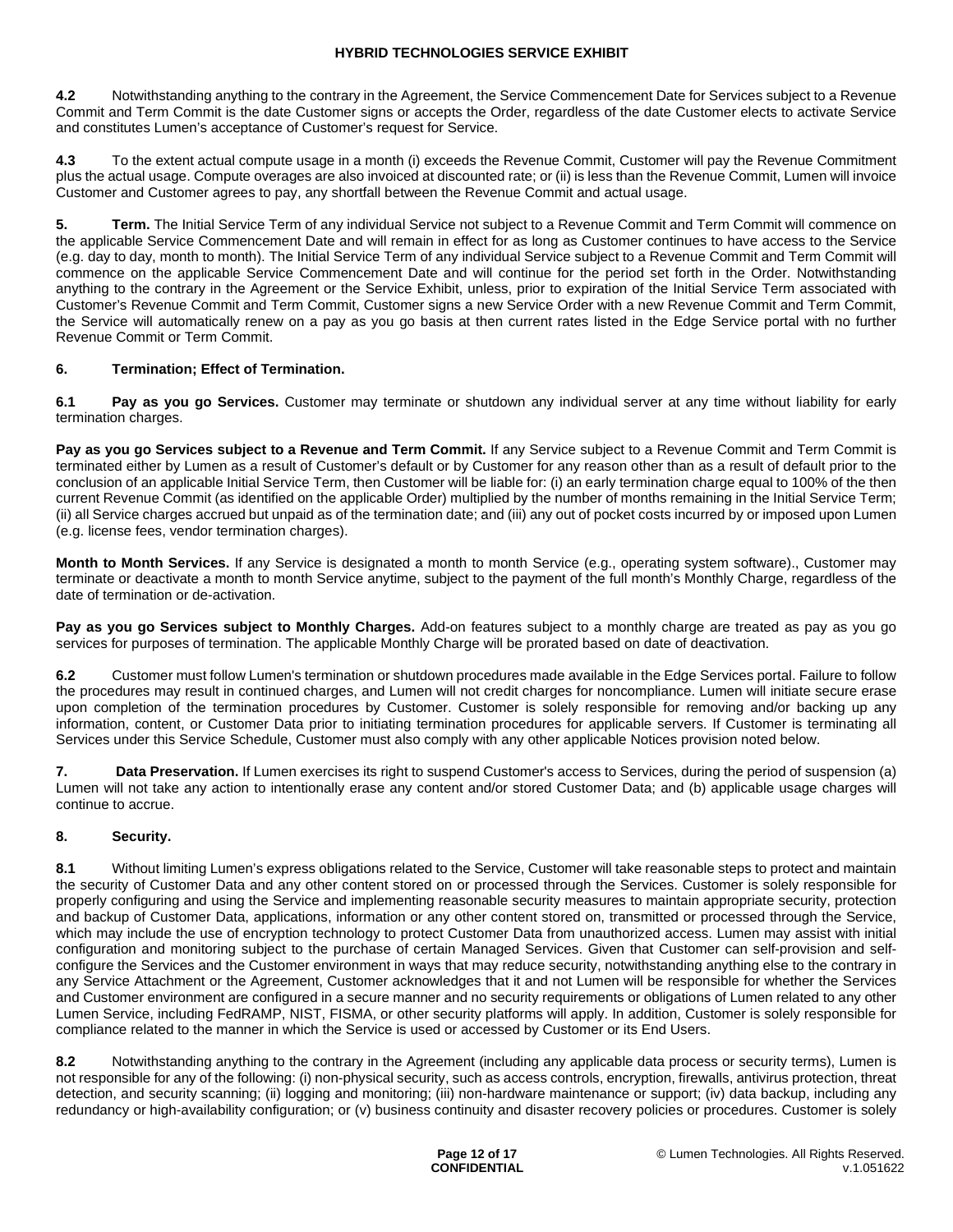responsible for securing (other than physical security of the servers), logging and monitoring, maintaining and supporting, and backing up any operating systems, Customer Data, software, and applications Customer uses with, uploads to, hosts or transmits on the Service.

**9. Authorization.** Customer represents and warrants that: (i) the information Customer provides in connection with Customer's registration for the Services is accurate and complete; and (ii) (a) Customer is duly authorized to do business in the country or countries where Customer operates , and (b) Customer's employees, officers, representatives, agents or others accessing the Services or building additional servers or adding additional Services via self-serve or fulfilling other actions made available on its behalf through the Edge Services portal are duly authorized and have full legal capacity (and are therefore, where applicable or required by local law or regulation, granted special, ample and sufficient power of attorney) to do so and to legally bind Customer to these terms and all transactions conducted under Customer's account. Customer may only use the Services to store, retrieve, query, serve, and execute Customer Data that is owned, licensed, or lawfully obtained and processed by Customer.

**10. Disclaimer.** Lumen reserves the right to make new functionality, products, and services available as "beta" offers. For any offer labeled as "beta", the Beta Program provisions of the Supplemental Terms will apply.

# **11. Customer Responsibilities.**

**11.1** Customer is responsible for ensuring that it has all appropriate permissions to install any Customer provided software and application on the virtual service. Customer is also responsible for enabling Lumen management access, if included as part of the Service.

**11.2 Firewall.** By default, all external network access to servers in the Service is turned off by firewall policy. Users may open external access to servers by creating the appropriate firewall policy. Users are responsible for the security implications of the firewall rules they create.

### **11.3 Notices.**

**11.3.1** Notwithstanding anything to the contract in the Agreement or Service Exhibit, Lumen may provide any notice to Customer under this Service Schedule by: (i) posting a notice on the applicable Website or Edge Services portal; or (ii) sending a message to the email address then associated with the Customer account. Notices posted on the Website or Edge Services portal will be effective upon posting or as otherwise stated in the notice and notices provided by email will be effective when the email is sent. It is Customer's responsibility to keep its email address current. Customer will be deemed to have received any email sent to the email address then associated with the Customer account when the email is sent, whether or not Customer actually receives the email. Customer acknowledges that notice provided in accordance with this section is in lieu of and not in addition to any legal notice section of the Agreement or Service Exhibit. Lumen is not responsible for customers not receiving important notices regarding their account due to incorrect or outdated contact information.

**11.3.2** All Customer notices for Service disconnect and termination must be sent via email to Lumen at: [EdgeServicesIncident@lumen.com](https://centurylink-my.sharepoint.com/personal/teresa_letteri_lumen_com/Documents/Documents/HybridTechnologies(wasCTSServices)/HyTechServiceExhibit/EdgeServicesIncident@lumen.com). All Customer notices must contain the account name, account number, identification of the Service(s), and Service address(es). Such disconnect and termination is effective thirty (30) days after Lumen's receipt of the notice. Routine operational notices should be provided in writing to the applicable Lumen sales representative. Failure to provide disconnect, termination and non-renewal notices in accordance with the terms of this Service Schedule may result in continued charges, and Lumen will not credit charges for such noncompliance.

**11.3.3** Customer acknowledges and agrees that posting on the Website or Edge Services portal (collectively referred to as "Website") is effective notice for all of the following: (a) Fees and charges for any new Service or new feature of a Service will be effective when the updated fees and charges are posted on the Website; fees for new Services or Service features are not applicable until purchased by Customer; and (b) increases to prices listed on the Website or additional new fees and charges for any existing Services at any time.

#### **12. Definitions.**

"Revenue Commit" or "Commitment Amount" means a minimum Term Commit and a minimum monthly Revenue Commit in the amount indicated in the applicable Order. Any applicable commit will be expressly documented in a Service Order. Customers may add/modify/disconnect individual Services at any time at will so long as the applicable minimum usage commit is met each month.

"Term Commit" means a minimum term greater than one (1) month, as indicated in the applicable Order.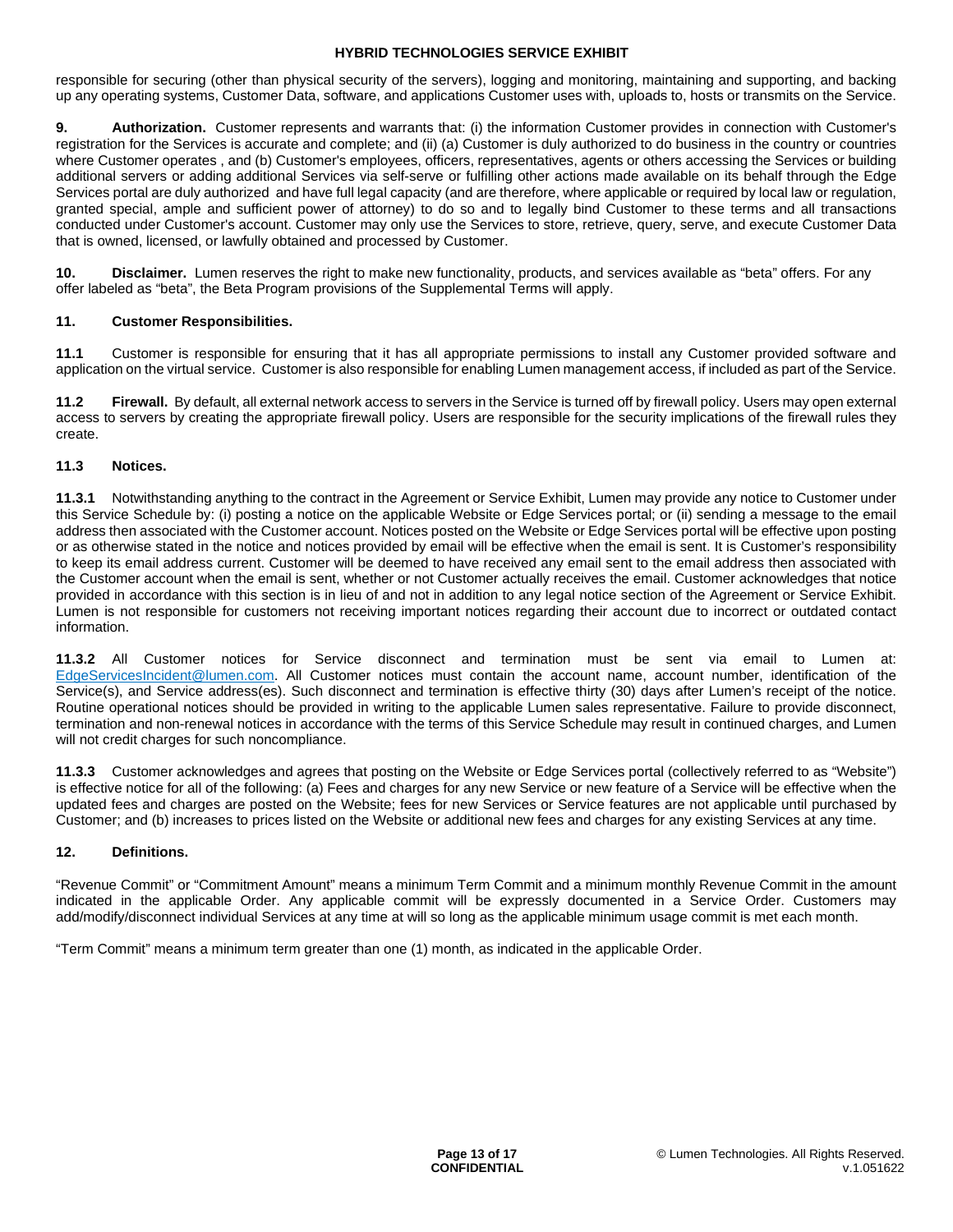### **SERVICE SCHEDULE: LUMEN NETWORK STORAGE**

The services covered by this Service Schedule are the Lumen Network Storage ("LNS") Services provided by Lumen to Customer ("Services"). Not all Services are available in all regions or countries and are subject to availability of adequate capacity and Lumen's acceptance of a signed Service Order.

**1.** Customer's use of Services is subject to the LNS Service Guide, the LNS Service Level Agreement, and the LNS Supplemental Terms available at<https://www.lumen.com/en-us/about/legal/business-customer-terms-conditions.html>.

### **2. Service Description.**

**2.1** Lumen Network Storage is a usage-based, pay for use multi-protocol storage service that includes: (i) a physical infrastructure layer comprised of a Lumen provided server available in the configurations identified below and running a virtual operating system that enables a virtualized storage environment; and (ii) connectivity requirements described in Section 2.2 below:

- **a.** For Service available in connection with Managed Hosting Services separately purchased by Customer under separate terms and conditions, Lumen Network Storage is available on Lumen owned and managed multi-tenant or dedicated hardware within a Lumen controlled or managed environment. Lumen provides the private connection between the Customer's environment and the LNS equipment per the Connectivity section below.
- **b.** If Customer is purchasing Lumen Network Storage in connection with its Managed Hosting Services, Lumen Network Storage is also available on a dedicated, virtualized instance of Lumen owned/controlled and managed hardware at a non-Lumen controlled environment such as the Customer's premises or other Customer controlled location. This configuration option may require additional terms and conditions.

Lumen and/or its designee will provide the design/installation, initial testing and configuration, administration, monitoring, maintenance and support, for the components detailed in this Service Schedule.

### **2.2 Service Components.**

**2.2.1 Adaptive Tier.** The Storage Node is provided with Adaptive Tier and includes standard encryption of stored content, and private server access to storage volumes from Customer's compute infrastructure. Customer is solely responsible for security of content traversing the network (i.e. in transit), including encryption. The Storage Node is the core component of the Service, and includes volume provisioning, and storage management. After the initial Order, Customer may provision one or more Storage Nodes through the Portal for one or multiple physical locations, provided that only one Storage Node may be deployed at each location.

**2.2.2 Object Tier.** Object Tier tenants are a dedicated group of users that share common access privileges to data. Customers may establish one or more tenants; however, each tenant, including stored content, is standalone and not accessible to any other tenant. Standard encryption is provided of stored content and content traversing the shared network connection. Access to the Object Tier is via an encrypted shared network connection.

# **2.2.3 Connectivity Requirements.**

**(A) Host access for Adaptive Tier** is a connection between Customer's compute infrastructure and the Service provided. This connectivity may be enabled either via 1) a private connection between the LNS server and the Managed Hosting infrastructure if the Service is in a Lumen controlled or managed environment, and/or 2) Customer provided and managed local networks within Customer's premises.

**(B) Host access for Object Tier** is an encrypted network connection via public internet connectivity provided by the Customer.

**(C) Data Replication** between Storage Nodes and on shared instances is included as a part of the Service. Data Replication on dedicated instances is an optional, orderable feature that requires the purchase of a separate Lumen approved and provided networking service that connects between at least two physical locations.

**2.2.4 Management Access** is a Lumen provided connection between Lumen's core infrastructure and the Service for each supported configuration. Lumen will maintain global administrative access to the hardware at all times and will maintain the root password for all Lumen managed functions in order to maintain configuration consistency and accountability for changes. Lumen does not have access to any Customer data stored on the LNS hardware. Management access may be enabled via existing connections or new connectivity provided by Lumen if the Service is provided on Lumen owned and managed multi-tenant or dedicated hardware within a Lumen controlled or managed environment. Customer is required to procure applicable connectivity and enable and continuously maintain access and/or other needed permissions in order for Lumen to manage the Service if the Service is provided at a non-Lumen controlled environment.

# **2.3 Design/Installation.** Lumen will provide the following: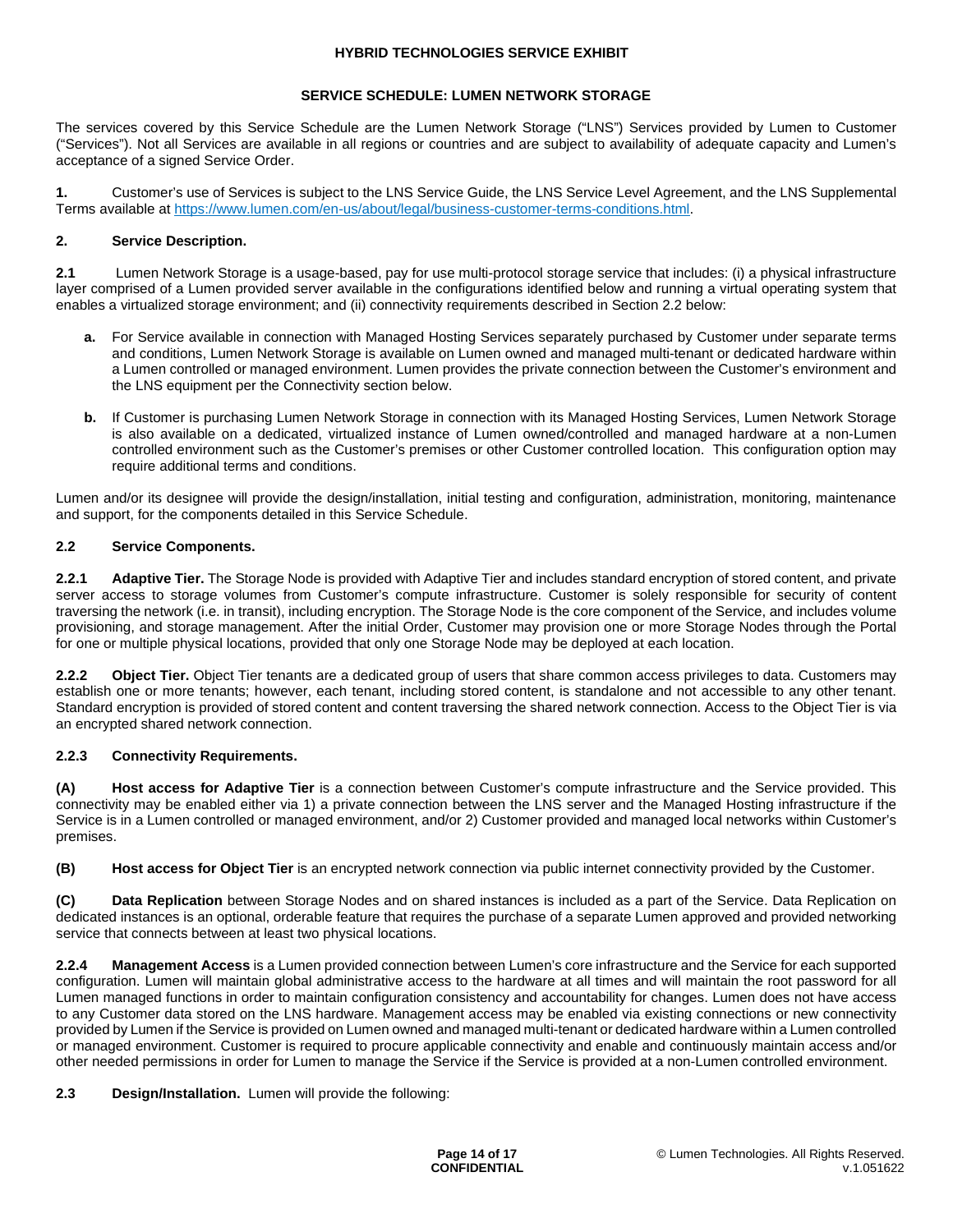**2.3.1 Service Pod.** Sizing and selection of Service Pod components, configuration, deployment and management by Lumen and/or its designee as needed to satisfy Customer's projected capacity requirements.

**2.3.2 Capacity planning.** Each physical location requested is subject to initial and ongoing capacity planning and location availability. Lumen pre-determines upfront availability of capacity in multi-tenant configurations. Customer will provide Lumen with projection capacity requirements at the time of Order for on premises configurations, within commercially reasonable thresholds. Customer acknowledges that capacity planning is an estimate only and not a guarantee of capacity and actual usage may require capacity adjustments. Lumen will use reasonable efforts to meet and/or adjust Customer's capacity requirements; however adjusting to increased capacity requirements is not on demand and requires that Lumen physically install hardware at the applicable location and Customer is responsible for providing Lumen as much notice as possible of increase capacity requirements. Availability of additional capacity by requested dates is not guaranteed. No installation SLA applies and no credits or other remedies are available to Customer for failure to meet requested dates.

# **2.4 Storage Node Provisioning and Configuration.**

**2.4.1** Lumen automation tools, utilizing various open source software, and available for self-serve within the Portal, enables Customer to provision a Storage Node according to parameters defined within the Portal. Certain features selected by Customer within the Portal may be subject to additional fees and such features may be more fully described in the Service Guide.

### **3. Pricing; Billing.**

**3.1.** Service pricing is based on volume size and other configurations selected by the Customer. Lumen captures this usage information hourly based on how much is provisioned by Customer and aggregated over the month for purposes of invoicing. Specifics on billing structures are identified below.

**3.2. Storage Tiers.** Storage Volumes may be provisioned on one of two tiers, corresponding to Access Protocol as defined below. Currently available Storage Tiers are:

**3.2.1 Adaptive Tier.** Multi-protocol volumes providing adaptive performance with no minimum and a maximum of 30,000 IOPs per TB. Charges for Adaptive Block/File Tier are the sum of provisioned capacity in GB plus IOPs per GB consumed, prorated hourly. IOPs usage and associated IOPs charge is calculated as the maximum IOPs consumed by an individual Storage Volume in a calendar hour.

**3.2.2 Object Tier.** S3-compatible object storage charged based upon capacity only, prorated hourly.

### **3.3 Service Term; Renewal; Termination.**

**3.3.1 Service Term.** The Initial Service Term of any LNS Service not subject to a Revenue or Term Commit will commence on the applicable Service Commencement Date and will remain in effect for as long as Customer continues to access and use the Service (i.e. pay as you go). The Initial Service Term of any LNS Service subject to a Revenue Commit or Term Commit will commence on the applicable Service Commencement Date and will continue for the period set forth in the Order. Notwithstanding anything to the contrary in the Agreement or the Service Exhibit, at the conclusion of the Initial Service Term, the Services will renew on a month to month basis at the same monthly Revenue Commit unless Customer, prior to expiration of the committed term signs a new Order with a new Revenue Commit or Term Commit.

**3.3.2 Termination.** Customer may terminate a Service at any time without liability for early termination charges if the Service is not subject to a Revenue Commit or Term Commit. If any Service subject to a Revenue Commit and Term Commit is terminated either by Lumen as a result of Customer's default or by Customer for any reason other than as a result of default prior to the conclusion of an applicable Initial Service Term, then Customer will be liable for: (i) an early termination charge equal to 100% of the then current Revenue Commit (as identified on the applicable Order) multiplied by the number of months remaining in the Initial Service Term; (ii) all Service charges accrued but unpaid as of the termination date; and (iii) any out of pocket costs incurred by or imposed upon Lumen (e.g. license fees, vendor termination charges). Any Service in a renewal term and subject to a monthly Revenue Commit may be terminated by either party upon advance thirty (30) days written notice.

### **3.4 Revenue Commit.**

3.4.1 When an Order includes a Revenue Commit, Customer (i) agrees to the Revenue Commitment for each month of the Initial Service Term (may also be referred to as "Term Commit"); and (ii) agrees that any applicable discount identified on the Order is off list rates for usage only and that the discount applies only for the Initial Service Term. Any other applicable fees or other services the Customer may elect to activate, including applicable taxes and surcharges do not contribute toward the Revenue Commit. After the Initial Service Term, Service will renew monthly at existing rates unless a new Revenue Commit or Term Commit is agreed by the parties.

**3.4.2** Notwithstanding anything to the contrary in the Agreement, the Service Commencement Date for Services subject to a Revenue Commit and Term Commit is the date the Service is made available to Customer, regardless of the date Customer elects to utilize Service and constitutes Lumen's acceptance of Customer's request for Service.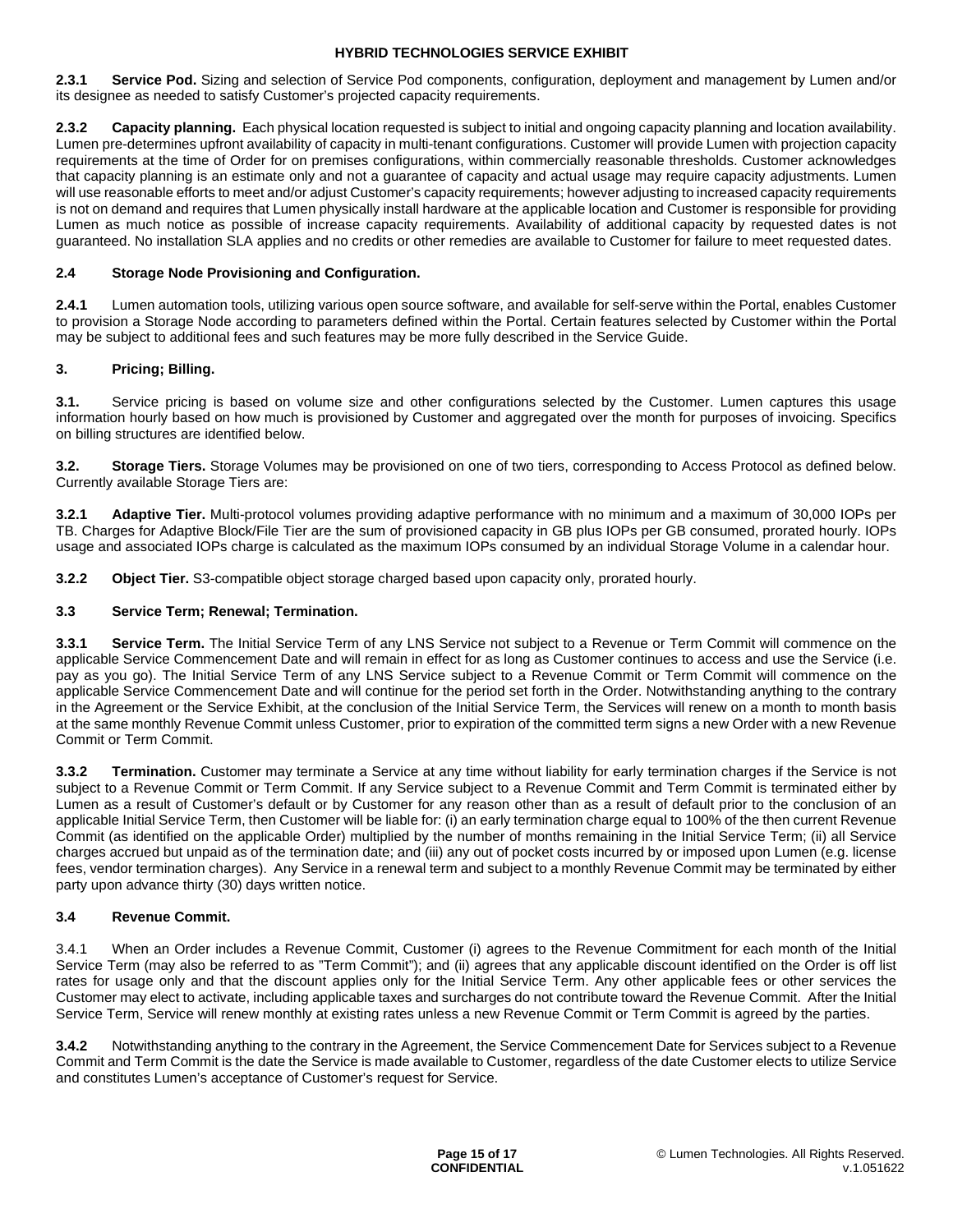**3.4.3** To the extent actual compute usage in a month (i) exceeds the Revenue Commit, Customer will pay the Revenue Commitment plus the actual usage. Compute overages are also invoiced at discounted rate; or (ii) is less than the Revenue Commit, Lumen will invoice Customer and Customer agrees to pay, any shortfall between the Revenue Commit and actual usage.

# **4. Lumen Responsibilities.**

**4.1.** Lumen is not responsible or liable for any delays, security policies, security breaches attributable to the Services or connectivity between Storage Nodes. Further, Lumen is not responsible for any loss or corruption of data or information. Lumen assumes no responsibility whatsoever for any damage to, loss or destruction of, or unauthorized disclosure of any of Customer's files, data or peripherals which may result from Customer's use of Service, including transmission between nodes and/or Customer's own or contracted infrastructure, or Customer's errors or omissions in self provisioning the Service or loss or disclosure of any data or information stored within the Service. Lumen does not warrant that others will be unable to gain access to Customer's computer(s) and data. Lumen has no responsibility and assumes no liability for such acts or occurrences.

**4.2.** Lumen responsibilities for the Service are restricted to those components of the Service Pod up to, and including the network switch contained within the Pod, and any Lumen provided tools or systems necessary for managing the Service. Lumen is not responsible for network connections beyond the Service Pod, except if such connections are managed by Lumen as part of a separate purchased service.

**4.3.** Customer data stored within the Service is encrypted at rest. Lumen maintains security controls around the encryption keys including storage of keys in an access restricted key vault and keys are rotated on a regular basis.

### **5. Customer Responsibilities.**

**5.1.** Customer acknowledges and agrees that its failure to perform its obligations set forth in the Agreement, Service Exhibit or this Service Schedule, including for Customer's errors or omissions in setting up, configuring and/or modifying the environment or Service may result in Lumen's inability to perform the Services and Lumen will not be liable for any such failure to perform.

**5.2.** If any Service Pod will be located at a Customer premises, Customer agrees: (a) it has and will maintain all rights, authorizations and consents necessary to enable Lumen to operate and maintain the Services at the Customer locations; (b) it will, at its expense, provide secure, suitable space and environmental conditions, including power supply, rack space, HVAC, cabling, lighting and any other items for environment requirements, at the Customer location(s) as necessary for the installation, operation or maintenance of the Service, including cabling for connectivity between the hardware and the Lumen network; (c) it will ensure that Lumen, its agents and subcontractors have sufficient, safe and timely access to the Customer locations to enable Lumen to test, operate, maintain and disconnect the Services; (d) it will not, and will not permit others to, move, configure, tamper with, modify, restrict access to, or attempt to repair the Services, the hardware or network or interfere with the maintenance thereof; (e) it bears the entire risk of loss, theft, destruction, or damage to the hardware at Customer locations; (f) it will provide all information and cooperation reasonably required by Lumen in order for Lumen to provide the Services hereunder; and (g) upon any expiration or termination of the applicable Service, Customer will, at the option of Lumen, return the Service Pod to Lumen at Customer's expense, or provide all necessary cooperation to allow Lumen to remove the hardware from any Customer location(s).

**5.3.** Customer will provide Lumen's approved personnel, immediate access to Customer's physical location to resolve any issues with the Service Pod that cannot be resolved remotely. Customer will ensure that all permissions of any kind needed for the installation and operation of the Service are in place at all times. If the Customer has an Access Control List (ACL) that interferes with management connections, the Customer must allow Lumen access for management and monitoring.

**5.4.** Customer agrees to notify Lumen in writing at least sixty (60) days prior to requested relocation of the any Service Pods installed on a Customer premise. Customer agrees that a Change Order, including applicable fees, will apply for any changes to locations. Lumen reserves the right to install alternate hardware that does not materially affect the functionality of the Service. Customer agrees to cooperate with Lumen in the installation of any new hardware.

**5.5.** Customer will not send, receive or store content containing material which is in breach of any applicable laws, codes, conventions or regulations and agrees that it has and will maintain all necessary rights and authorizations associated with such content. Customer assumes all liability and responsibility for the content of their content or digital files.

**5.6.** Customer is solely responsible for changes it makes to the Service via the Portal, for maintaining appropriate security, routine archiving of content, and protection and backup of applicable content, which may include the use of encryption technology to protect content from unauthorized access. Lumen will not be responsible for any service interruption resulting in actions taken by the Customer affecting the Service as these are outside of Lumen's control.

**5.7.** Customer is responsible for ensuring that Lumen has all appropriate permissions to install the applicable software components (subset of the Service Pod) on the third party infrastructure. Customer is also responsible for enabling Lumen management access per the Connectivity requirements noted above.

**5.8.** Customer represents that it will ensure that all information provided to Lumen is accurate at all times and that any business contact has consented to Lumen's processing of Customer's personal information for such purposes.